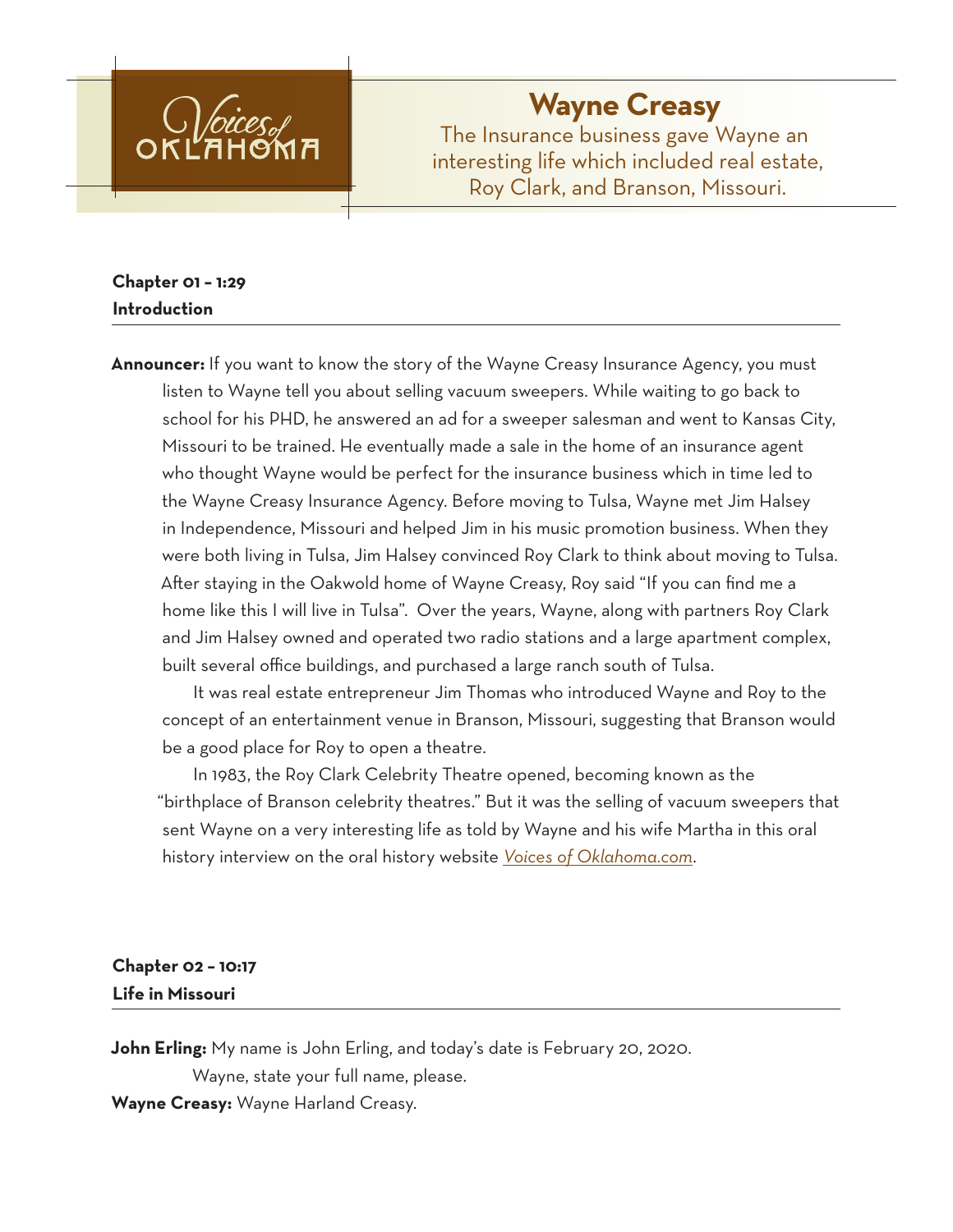| JE:                    | Your date of birth?                                                                         |
|------------------------|---------------------------------------------------------------------------------------------|
| WC:                    | Two/nineteen/'twenty-six.                                                                   |
| JE:                    | February 19, 1926. So yesterday                                                             |
|                        | WC: Was a holiday and also a birthday for me. [both laughing]                               |
| JE:                    | And all of Oklahoma celebrated it, didn't they?                                             |
|                        | WC: Yeah.                                                                                   |
| JE:                    | You were ninety-four years old.                                                             |
|                        | WC: Correct.                                                                                |
| JE:                    | That make you feel good?                                                                    |
|                        | WC: Oh, boy!                                                                                |
| JE:                    | You never thought you'd ever live to be this age?                                           |
|                        | WC: I really didn't think much about it one way or the other.                               |
| JE:                    | Nobody would take you for ninety-four years old.                                            |
|                        | WC: Oh, thank you.                                                                          |
| JE:                    | Right. Where are we recording this interview?                                               |
|                        | WC: In my home in Bolewood Acres, Tulsa.                                                    |
| JE:                    | And this lady beside us, who is she?                                                        |
|                        | WC: She is my wife.                                                                         |
| JE:                    | And her name is Martha. Martha, thank you for joining us.                                   |
| Martha Creasy: Surely. |                                                                                             |
| JE:                    | How long have you and Wayne been married?                                                   |
|                        | MC: Forty-three years on the 28th of this month.                                            |
| JE:                    | All right, celebration time here again, going back many, many years, I don't know what      |
|                        | you were doing. But in time, didn't you become an educator?                                 |
| MC: Yes.               |                                                                                             |
| JE:                    | A teacher?                                                                                  |
| MC:                    | Yes.                                                                                        |
| JE:                    | Can you tell us what you did?                                                               |
| MC:                    | I was a reading diagnostician originally in Stillwater, after I got my master's at OSU. And |
|                        | I worked in the high school there. Then I came to Jenks and worked in the grade school      |
|                        | system there. Before Jenks I was at Whitney Junior High, behind Hale, here in Tulsa.        |
|                        | And they lost their funding.                                                                |
|                        | So I called my dad, who was director of placement at OSU, and he said, "They've got         |

an opening at Jenks tomorrow."

So I went from one to the other. The last I worked was in Jenks as the reading diagnostician for the grade school—when I met my husband.

**JE:** What made you go into teaching?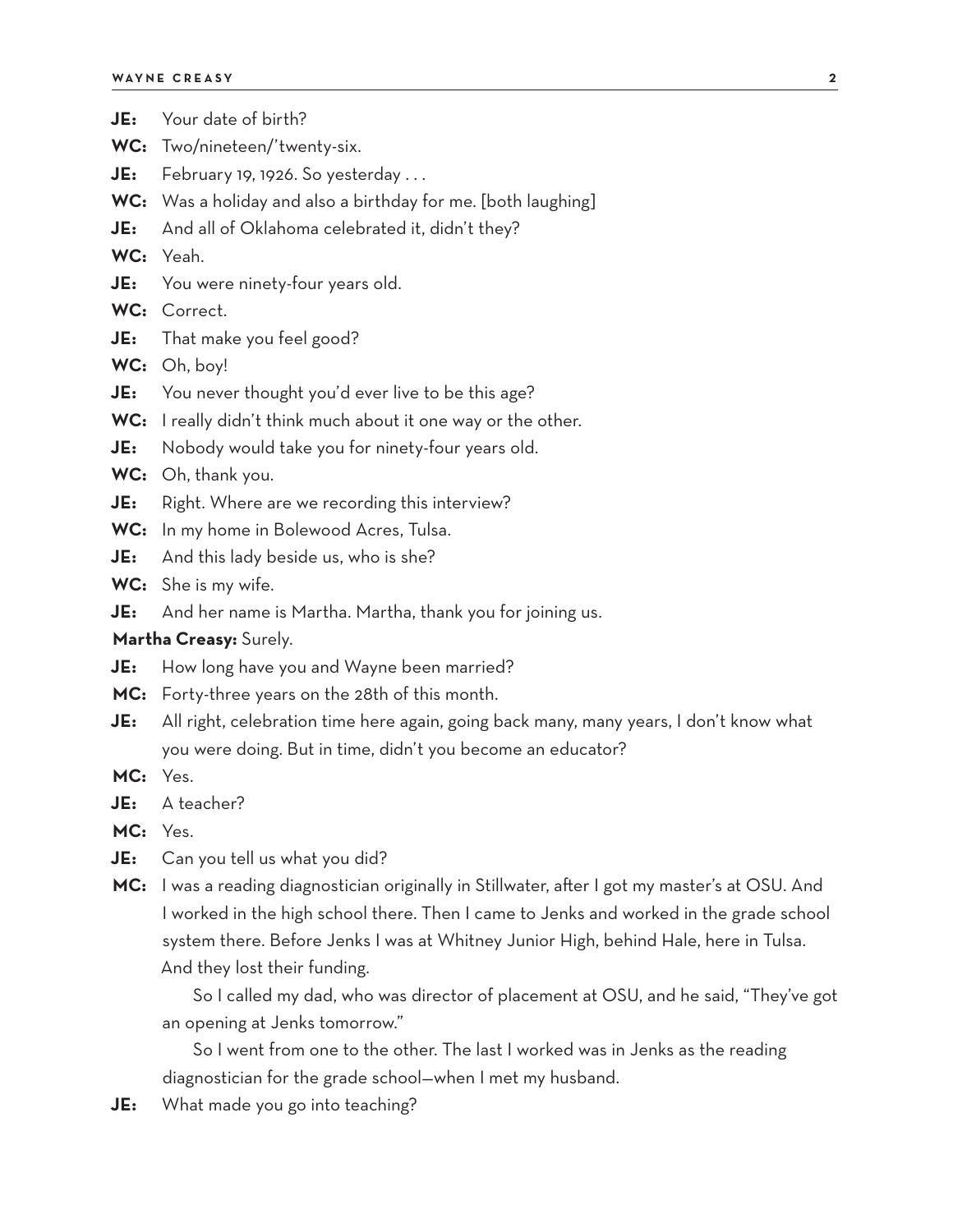**MC:** My dad [laughs].

- **JE:** Because?
- **MC:** My dad had been a teacher, then a principal, then a superintendent, then he worked with OSU as director of placement. And he had three daughters and one son. And to the daughters, he said, "Be a teacher, so if your husband becomes ill, you'll have a job." And I'm the only one who did what he wanted.

The other one became an artist, a very good well-known artist. And the other one became an architect.

And I kept going, "Gosh, I could have maybe done something else." But I really did love teaching.

- **JE:** Yeah.
- **MC:** So it worked.

**JE:** Yeah.

- **MC:** And of course, my brother had the option of, now he has to go and do something, well, he got a National Merit scholarship and went to MIT, was a physics major. And our dad told us, "You get a scholarship and you can go wherever you want to."
- **JE:** But you enjoyed a career over there?

**MC:** Yes.

- **JE:** Wayne, where were you born?
- **WC:** Carthage, Missouri.
- **JE:** Tell us about your mother, her maiden name and what kind of a person she was.
- **WC:** She was a great woman. We only lived in Carthage, Missouri, for about six months. And my father gathered up the other two kids besides me and we all went out to California. I was less than a year old.

We settled in Fresno, California.

- **JE:** And your mother's name was?
- **WC:** Jones.
- **JE:** And your father's name?
- **WC:** Bernard Creasy.
- **JE:** Why did they move from Missouri to California?
- **WC:** Well, I was told that the business he was in, which was the barber business, they had a great demand for people trained that way, and had good wages. Of course, I didn't know what was going on, I was just a baby.

But anyway, we all packed our stuff, went out there, and was very happy about it.

- **JE:** Frank Phillips, at one time, was a barber. I didn't know if you knew that or not.
- **WC:** Frank?
- **JE:** Frank, early on.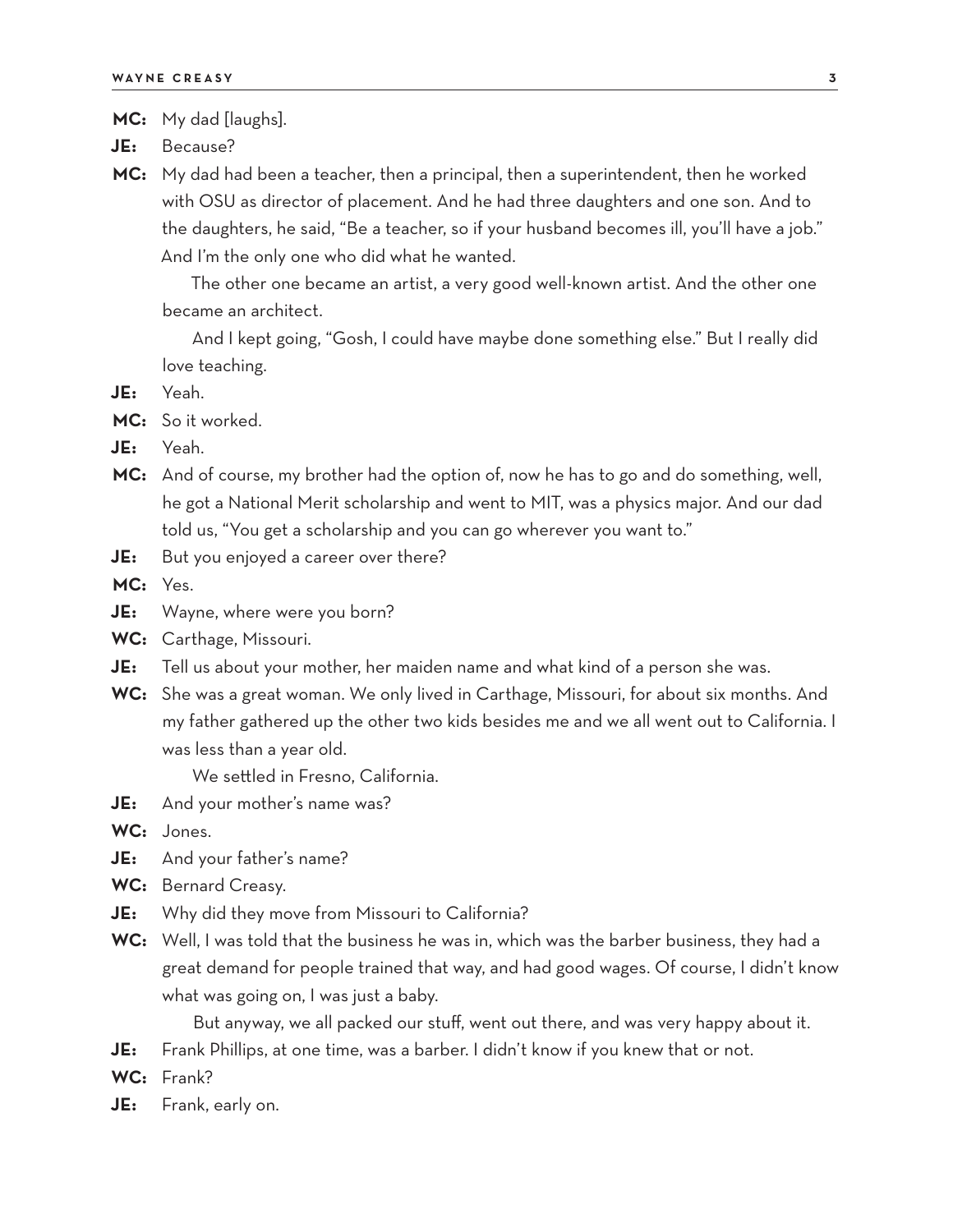You went to California, and what happens to the family out there? Is that where you stay and grow up?

**WC:** Well, they had a hard time. My father started drinking. He had just been out of the service, he thought he was going to go back and join the service, but he didn't do that. And this causes a lot of friction in the house, I was told. At some point, they really hated each other, couldn't stand each other, which precipitated my father just drinking more and more.

So my mother decided she could come back to Joplin, Missouri, where her mother lived and pull me out of school. I was in the first grade. The feud between my mother and my father was getting very intense. So we got on a train and come back to Joplin and stayed with my grandmother. Her names was Jones.

She didn't drink at all. We settled down there and I went through the fifth grade, sixth grade, and then we went to North Junior High School and had a good relationship with the teachers and so forth.

The war come along, one of my two brothers had already been in the service. The CCC and several other government enterprises allowed him to go ahead and go to work for them. He went down there when he was fifteen or sixteen. And then to follow through his life, he went into the Marine Corps, Hickam Field, December 7, 1941. And that was Bill Creasy. And he didn't get hurt, he was very lucky.

The other brother had already been in the service in the army and there wasn't too many people, or too many young men, at that time, trained to get on a ship or start getting acquainted with what you do on land [laughs].

Anyway, Leslie and Bill both were in the service and I'm back in Joplin, Missouri, with my grandmother. Right off the bat, my Grandmother Grant, she's Nordish, I think, Nordic, and she was very tight with her money and my mother wasn't. So this precipitated a conflict of interest over this. We got by.

But my mother sold Fashion Frocks. That was about three or four years she was with Fashion Frocks, which was two dollars and a half.

- **JE:** And what that, Fashion . . . ?
- **MC:** It's like a pattern, like they used to have dress patterns, they still do, probably. I can remember myself getting a dress pattern and then cutting out the pattern. His mother would sell those patterns on the street corners, you said, and stuff.
- **WC:** Well, she was all over Joplin.
- **MC:** And she'd take an order for a dress and then the people would write it up and they would send it in. And the people would make the dress for the people. But that was what his mom was doing to make money.
- **JE:** So did she earn enough money to help?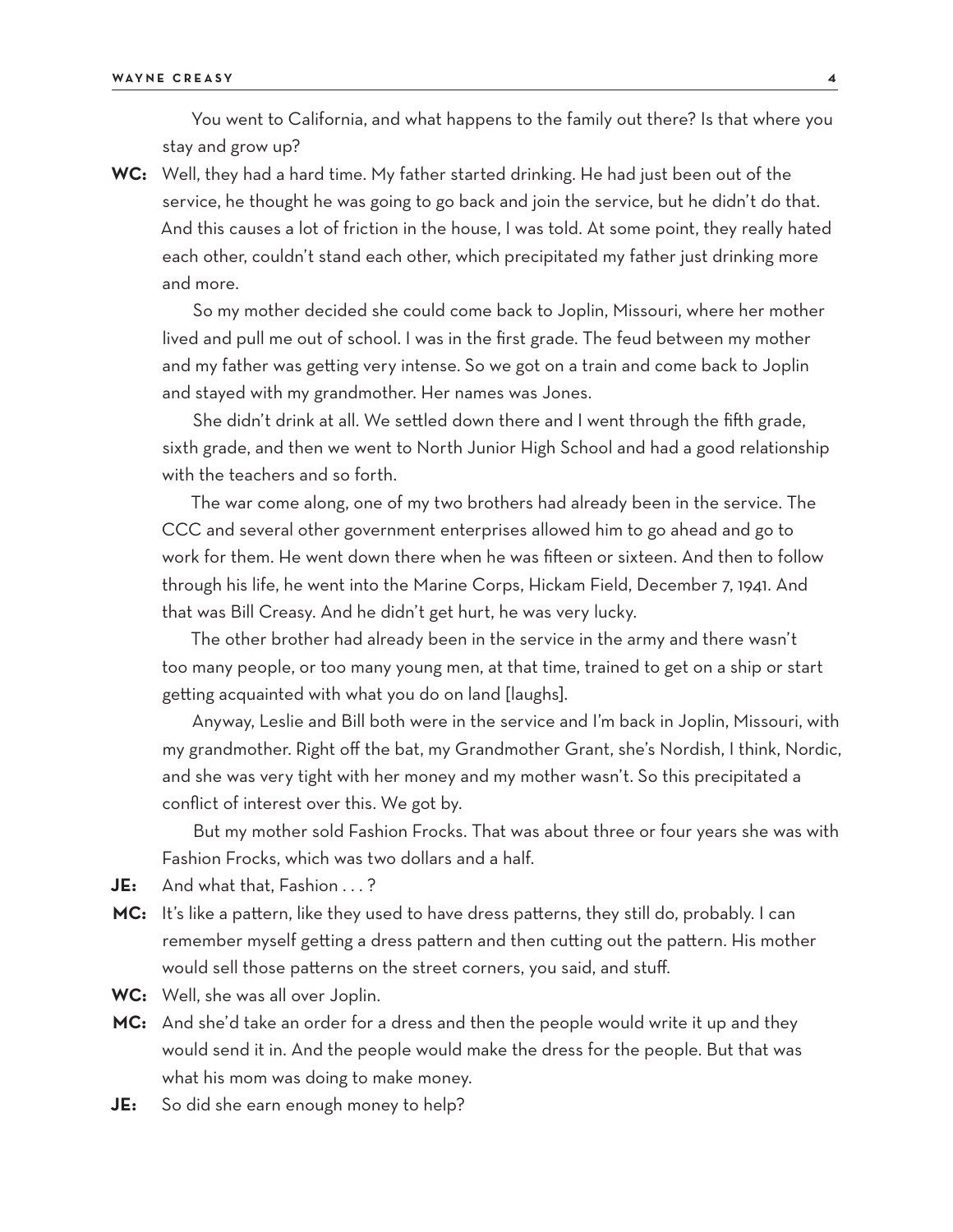- WC: She didn't earn enough money but she would go down to the WPA or something like that-
- **JE:** Yeah.
- **WC:** . . . and get flour and dry goods and so forth, which helped out the budget. It was a very nice home, it's still up there in Joplin. I think it sold for \$145,000. Anyway, they completely disassembled it and put it back together because somebody lived there, liked the house, and wanted to do something with it if they could.
- **MC:** And this was your grandmother's house, right?
- **WC:** It was my grandmother's house.
- **MC:** While—
- **WC:** And when she died, then my mother took charge of it. It was a two-story house. It was about six blocks to Columbia Grade School, so from where we lived to Columbia Grade School, where I went for the full six years, was about six, seven blocks from the grade school.

Went to the junior high, which was North Junior High, was very happy at North Junior.

- **MC:** Tell about the shoes, how when your shoes would get holes in them, his mom would put the shoe down on a piece of cardboard, trace it out, and cut it out, and put it in the shoe, to let it last a little longer.
- **WC:** Well, that was a very common practice.
- **MC:** It, yeah.
- **WC:** My grandmother was at the time, working at Crispen's Dry Goods, which was at 6th and Main Street, there in Joplin. And she had occasion to bring home scraps of the various types of wool, especially suede and things like that, pieces of it. And she would at night, with a sewing machine, put them together and come out with a pretty nice pair of pants. I really resented the fact I almost had to dress like a girl, but, of course, who didn't? But we had pieces of material all over the floor, up on the second floor.

The second floor wasn't heated or air-conditioned or a fan, so we stayed up there. My mother and I stayed up there in that second floor. And there was a basement runs a real small coal furnace. My job was to keep coal in the furnace.

As I got older, I was able to make money. I started making money at age twelve. Then went down to the drugstore, and this was when, I remember, and I didn't read that good, so they just let me go. And that was the first time I was let go, because I didn't read fast enough.

When I went to North Junior High School, that was the grades seventh, eighth, and ninth, I got really interested in chemistry. That's where I got the big scar on my hand now, it's still there. We were doing some experiments in front of the class of about thirty kids, showing how the fire extinguisher worked, by putting water in a glass container—so you could see what was going on—which was crazy. And we went ahead and put the water in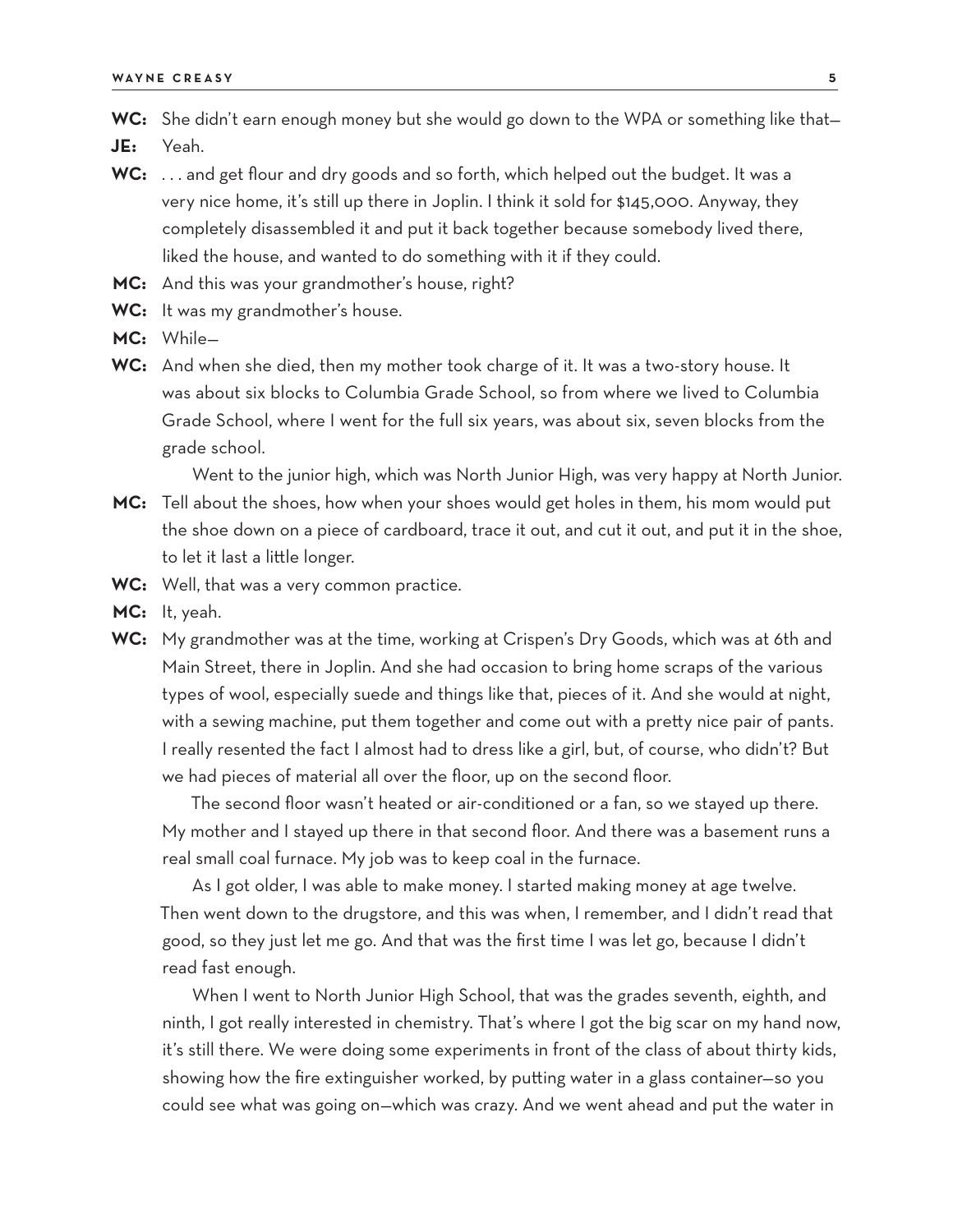the glass container and a cap at the top had a little partition there we could put sulfuric acid or any type of acid. And so we put the acid in there.

And my job then was to demonstrate how great this fire extinguisher is. Sulfuric acid in the bottom and about an inch from the top was sodium bicarbonate, or maybe it was the other way around, if whichever one you had.

But one of my helpers, at the time, he went ahead and put too much acid in. It didn't work out—it just blew up in my hands and was quite a cut there.

That defer me from my idea of chemistry and it was so much fun to have in a laboratory and have good teachers. From the ninth and the tenth, eleventh and twelfth, after school, I always went in and helped the teacher out. In fact, in the twelfth grade, I was able to grade papers. And it was not only chemistry, they had biology and zoology in Joplin, it was a good school.

**MC:** Tell about your chemistry lab.

**WC:** The laboratory was made up various doctors' surplus of old bottles, things that they didn't need any more and so forth. So I was able to get a lot of lab equipment. And a lot of times they just felt sorry for me and said, "Here's some stuff you might want to wash out, or whatever. Be careful, because it can harm your skin," and so forth.

So we had a good time in the laboratory, ninth, tenth, eleventh, and twelfth.

#### **Chapter 03 – 3:40 Military Service**

**Wayne Creasy:** Then the day after graduation, out of the twelfth grade, I, and about half of the high school, were all put on a Greyhound bus and we went up to Leavenworth, Kansas. **John Erling:** What year was this?

- **WC:** That was 1944, '42, '-3, and '-4 was the high school. And then got on the bus, went up to Leavenworth, Kansas. And that's where we were indoctrinated, or that's where we examined and so forth to see if there's any problems.
- **JE:** You went in the service then, that's what that was about?

**WC:** Yeah.

- **JE:** You went to Leavenworth to be inducted into the army?
- **WC:** Right.
- **JE:** Do you remember that day, December 7, 1941, Pearl Harbor Day?
- **WC:** Yes.
- **JE:** What was going on? What were you doing that day, Sunday?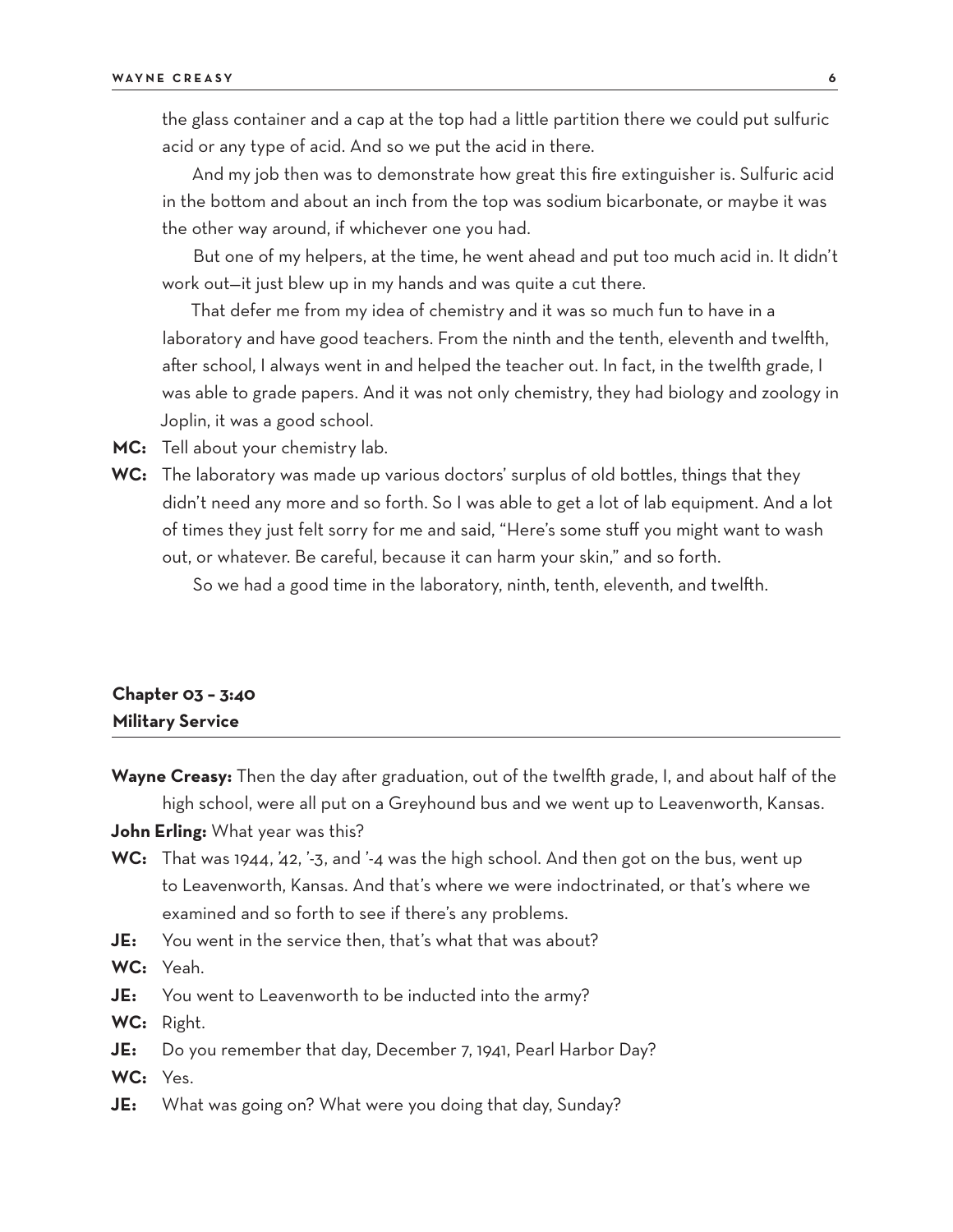- **WC:** A friend of mine, John Gray,and I were on a sidewalk doing something with a gasoline mower and fiddling around.
- **JE:** Do you remember what your family thought? Did it make you afraid or nervous?
- **WC:** Yes, my mother was nervous because at that time, Wesley was up at the Aleutian Islands with the army. They didn't have too many soldiers—
- **JE:** Your older brother?
- **WC:** . . . up there, but anyway, he was up there, Wesley was. And Bill was in the Marine Corps. He was down at Camp Pendleton, and John Gray, and I were out there fooling around on the sidewalk when Mother came running out, saying, "Wesley, Bill, they're going to get killed, they're going to get killed!"

I wasn't too caring, I didn't think it was that big a deal. Well, they'll be able to wipe out the Japanese in no short time. But—

- **JE:** But you were fifteen or so when that happened, right?
- **WC:** Yeah, I was fifteen.
- **JE:** So then the draft board came after you and then you had to enlist—
- **WC:** Enlist in the army. Camp Barkeley in Texas is where we landed at. We had several occasions, which were very funny. Old Captain came out with a box and we had about fifty or sixty guys like us, all brand new to the army. I wasn't brand new because I had three years of ROTC, which was very helpful.
- **JE:** In high school?
- **WC:** In high school.
- **JE:** Okay.
- **WC:** Yeah. So he put the box down, "Gather round, you guys, get as close as you can," and so forth.

We all got gathered up there. He got the box lid open and took out a grenade, and he said, "Now this is one of your weapons." He went on and on about how the Germans had made one, probably better than this one, and so forth. He says, "This thing holds about," I don't know about how many grams of gunpowder it'll hold and how many of those little knobs were on there. But he almost had us so scared we wanted to just get up and walk away.

He was right there and there's a live grenade he had in his hand like this. So he said, "Never, never go ahead and grasp that grenade unless you intend to throw it away to the right place in the right time." And he says, "Now you guys on the front row, you can see that pretty good, can't you?"

"Yeah, we see it."

About that time, he let loose of the hammer and blows the cap off, which was, you know, like that, anyway, it was a phony grenade and we're all running all different directions with this grenade that the gunpowder was taken out of it.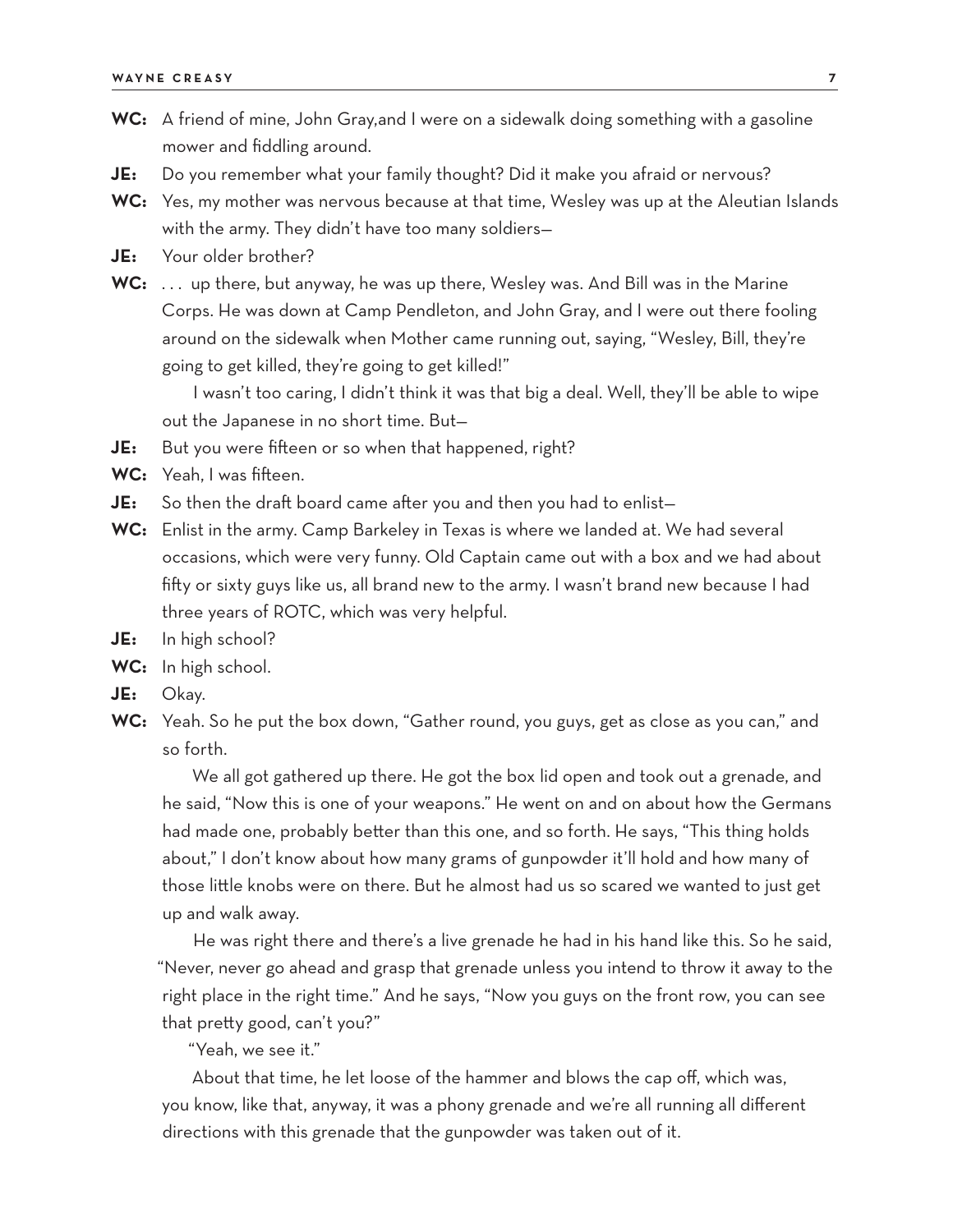And it made quite a bit of noise. He might have put a double charge in it, I don't know.

- **JE:** Where did you end up serving?
- **WC:** Well, I was over in Europe.
- **JE:** You were there for two years?
- **WC:** Two years and a half. And we were on the boat there in Belgium. This was all near the end. There we were on the boat and we got about halfway to, I don't know which Japanese island we were going to, but that's where we intended to go. And then after three days out on the water, an announcement was made, "The Japanese were surrendering."
- **JE:** Um-hmm (affirmative).
- **WC:** So we're happy, of course, and we could just relax, and the boat went on up to Honolulu. So we stayed there in Honolulu until we got discharged in San Francisco.

#### **Chapter 04 – 3:36 Vacuum Sweepers**

**John Erling:** Where did you go after you were discharged?

**Wayne Creasy:** Went back to Joplin, Missouri.

- **JE:** And what did you do there?
- WC: I enrolled in school in Pittsburg. At that time, it was called Kansas State University. Later, Kansas State didn't like it to have the protégé, or whatever, so they went ahead and after money spent they changed the name to Kansas State and then Pittsburg State University. So I went to Pittsburg State University.

I got out of college in about two and a half, maybe two and three-fourths years with a chemistry major. I went night and day. I had a lot of information I had stored up my mind. Basic chemistry is, it's very easy. So anyway, I took some advanced courses and I corresponded with the University of Wichita, which was where I finally got my master's degree in chemistry.

- **JE:** What were you intending to do with this master's degree in chemistry?
- **WC:** I wanted to go ahead and get the doctorate. Independence Junior College is where I taught while I was going to get the master's degree.
- **JE:** After you graduated from college, then you started teaching?
- **WC:** Yeah.
- **JE:** And you were teaching what?
- **WC:** Chemistry.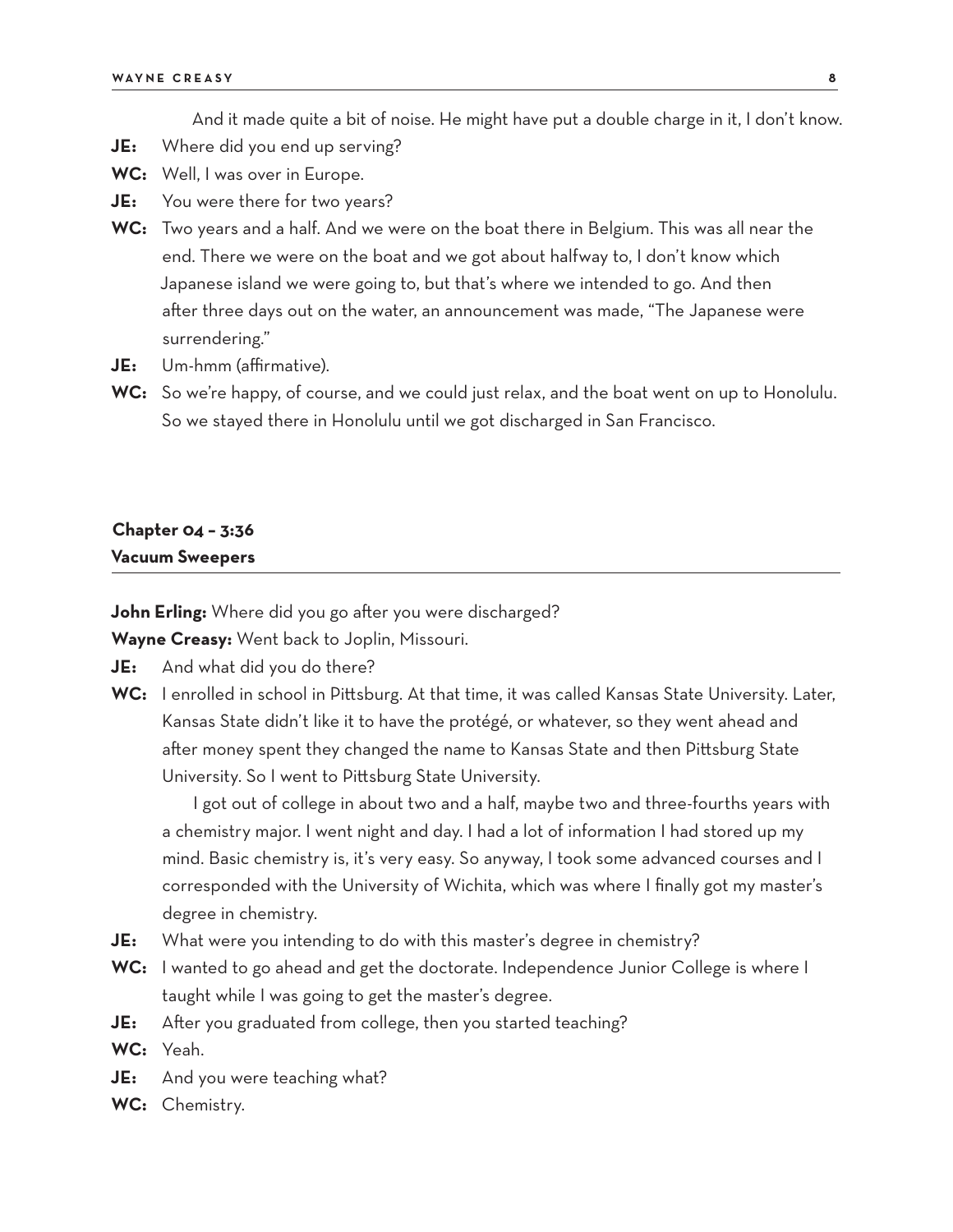- **JE:** Chemistry, of course. Then you went on to work on your master's while you were teaching. Then your intention was to go on and get your PhD.
- **WC:** I don't know the dates at all but I just know that I was free that summer. And I wasn't hardly making any money. And I started adding up, *Well, I'm going to be maybe five or ten dollars short this month. I just don't have any money, don't have anything.* But I have to pursue this doctorate degree. So I went to Kansas City and saw one of these ads in the Want Ads, said, "Come on over, we'll show you how you can make ten times as much money as," I was making at school, because I was making very little.

So I go to Kansas City and look the thing up. You go into the store and then here it is, here's all these vacuum sweepers. The guy says, "I have a friend here, Mr. Walt Nigelson [laughs], he will go out with you one day and, I'll guarantee you, he'll make some money and he'll turn it over to you. From that point on, I would think you'd want to go out on your own and see if you'd like to do that. Make a lot more money, because you're not making any money now. In fact, you're always worried about gasoline and so forth."

Anyway, I went out with Walt Nigelson, we saw six different people, three or four of them were housewives. So we knock on the lady's door. She comes to the door. And, "We're in the neighborhood cleaning and tonight we'd like to come out and show your husband and you together this new Kirby machine. The Kirby machine is only fourteen hundred dollars [laughing] during the Depression." Knew we probably wouldn't be able to sell it.

**JE:** How much was it?

- **WC:** Fourteen hundred.
- **JE:** That was a lot of money.

**Martha Creasy:** Yeah, yeah.

- **WC:** Because you get tools with this, you get shovels, you get all that stuff.
- **JE:** Okay.
- **WC:** The guy just loaded it up.
- **JE:** You sold me.
- **WC:** He was in the insurance business.
- **JE:** What was his name?
- **WC:** Z. T. Fisher.
- **JE:** Hmm (thoughtful sound).
- **WC:** But anyway, we over that night and we sold, not the highest priced, but one of those around the seven or eight hundred dollars. And he said, "Now, Wayne, I'm going to let you have this. I'll show you what I'd like for you to sell of mine."

So we got in his car and drove over to Overland Park. He showed me a little savings plan that worked \$250 a year. You put that much in and in twenty years, you have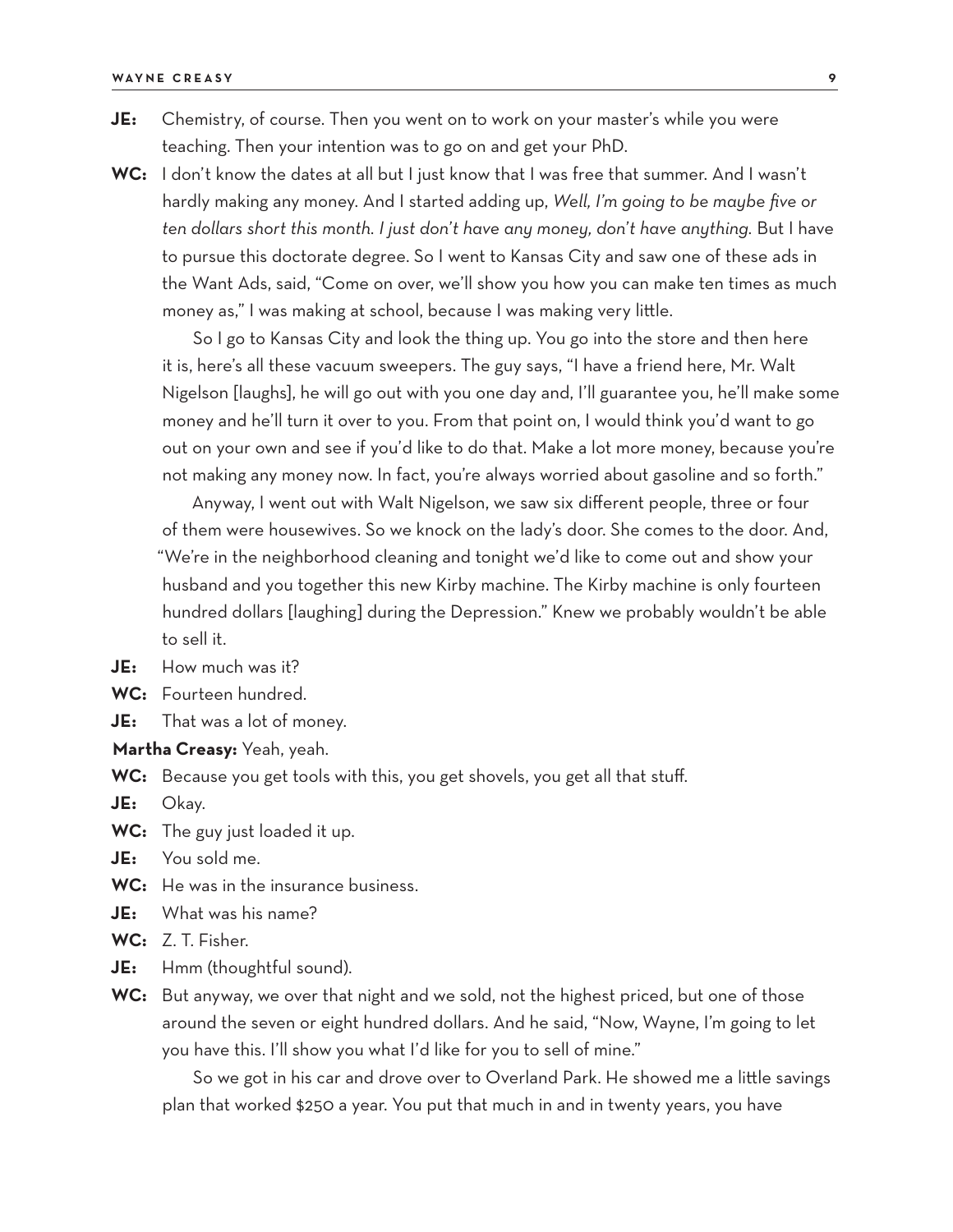eighty-five hundred. This is with a very reputable insurance company and it's was a very exciting thing to me.

The next day, I drove on back to Independence, and out of the eighteen teachers, I sold, I think, thirteen of them, fourteen, which paid a lot better part of a week or two in Kansas City with expenses and everything. So I decided I'd give my resignation at the Independence Community College.

# **Chapter 05 – 6:23 Daughter Died**

**Wayne Creasy:** By the way, I can tell you, I guess, about the girl that we lost.

**Martha Creasy:** He was married at the time to his first wife and they had a small daughter.

Daughter was—

- **WC:** Eighteen months old.
- MC: ... when she died.

**WC:** Yeah.

- **John Erling:** What did she die of?
- **WC:** Amoebic Dysentery. Amoebic Dysentery is some little bug you get in there and if you don't nail it and have adequate water in your system, you'll die. Well, I didn't know that and my wife didn't know it. So we got a hold of Dr. Shapei. Dr. Shapei is a young guy out of med school and his father lived there also in Independence. And so the father and son had a good reputation.

Well, my wife, my ex-wife, refused to let her go. She didn't want Patty to go to the hospital.

- **MC:** The first wife was really concerned about needles in Patty's arms because she was afraid they were going to feed her intravenously, to get the water back in her. And she was distressed and horribly not herself, overwrought, because they hadn't been able to get her to keep anything down for I don't know how long, at this point.
- **WC:** Well—
- **MC:** The doctor was suggesting that they put her in the hospital and do this. The doctor basically told both of them that, "She'll probably be okay tonight." He would be back first thing in the morning to check her.

Then the doctor's father died that night. So he forgot, completely, about what was going on.

The next morning, Wayne got her and he headed out the door with her to take her to the hospital because they couldn't get ahold of the doctor.

You said you felt her go while she was in your arms?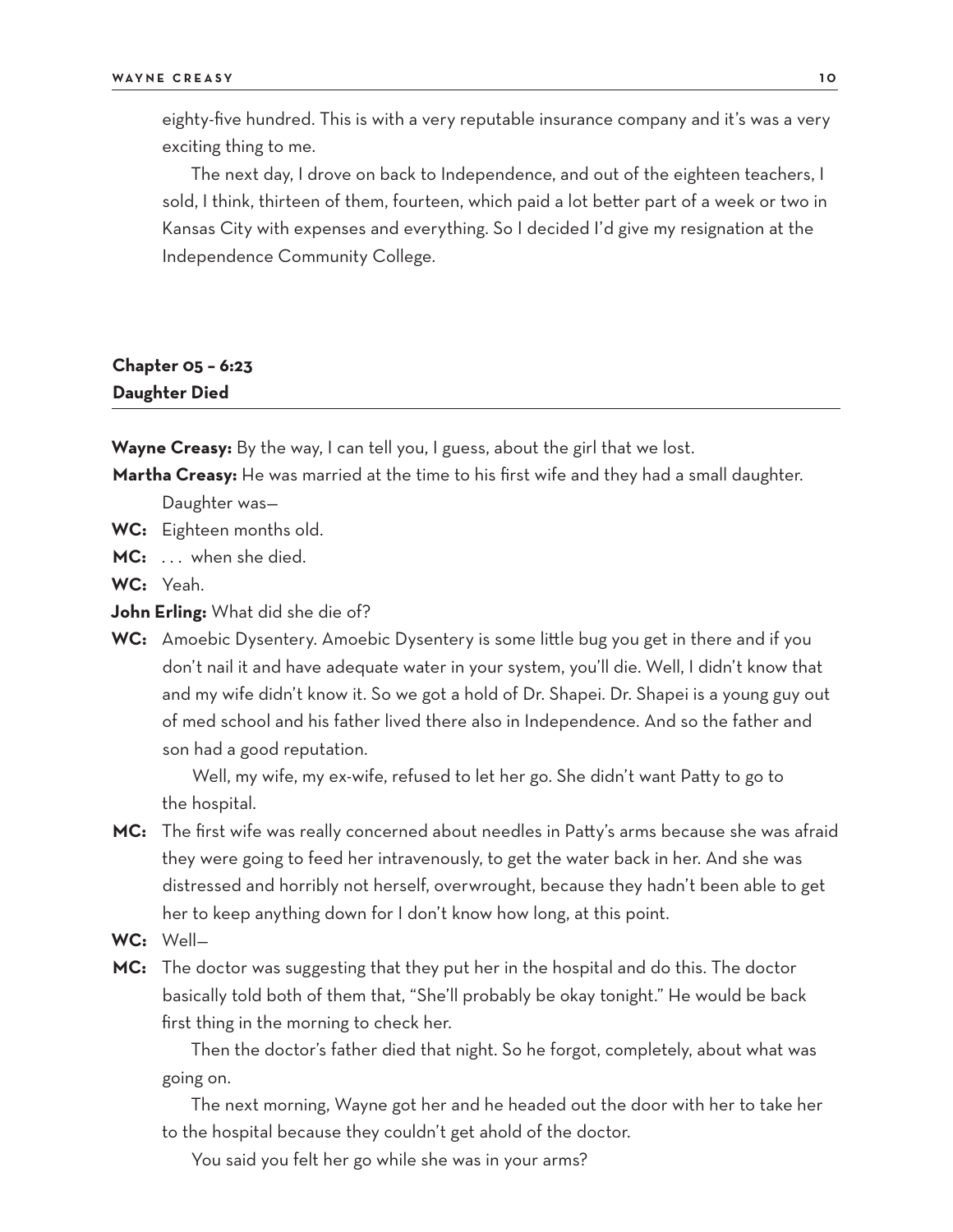**WC:** She just went limp.

**JE:** Yeah.

**MC:** She was eighteen months old.

**WC:** So we were already separated, I think, but went on up to Kansas City and did the sweeper thing.

**MC:** But, you know, the big thing you told me that made so much sense is he said, "I determined at that point, I'd never be without enough money to take care of my family." That's what drove him into, "I've got to succeed. I've got to make money. I've got to keep going." That was the instigation right there.

**WC:** So anyway, we moved to Kansas City and I worked night and day. So then I made some money.

**JE:** When you started selling insurance, did this come pretty easy for you?

- **WC:** Yeah, because I had ventured off out of the savings plans and small policies in Western Kansas. And I get out to Western Kansas, and this is a time when they had so much wheat they'd have to put it out next to the silo, let it stack up as high as the silo because they didn't have a place to store it. Johnson, Ulysses, you know, and all these places, those guys out there starting really making some big money. Half of them had their own airplane. So when all the crops were harvested, they'd get in their plane and take the family on down to Florida and stay down there during the winter.
- **MC:** Well-to-do farmers.
- **JE:** So you started making some pretty good money then?
- **WC:** Oh, two or three hundred thousand dollars.
- **JE:** Not in a year?
- **WC:** Yeah, a year.
- **JE:** Back then?
- **MC:** Yeah, he did well real quick.
- **WC:** Yeah, that's—we had, we had some farmers that were worth so much money and they'd go and talk to a lot of people before they'd buy anything. They'd talk to their attorney and this and that and the other guys out there. You always got to pick somebody that's well respected and so forth. Might even be at the place where they don't want to work anymore on that old combine or whatever.
- **JE:** So you really struck it rich then, doing that?
- **WC:** Yeah, made a lot of money.
- **MC:** He had a lot of agents that worked under him.
- **WC:** Yeah. And the farmers that wanted to money in the wintertime.
- **MC:** And he got part of their commission.
- **WC:** So they went ahead and let me have a general agency contract, which I knew nothing about. Western Oklahoma was good but Kansas was the best.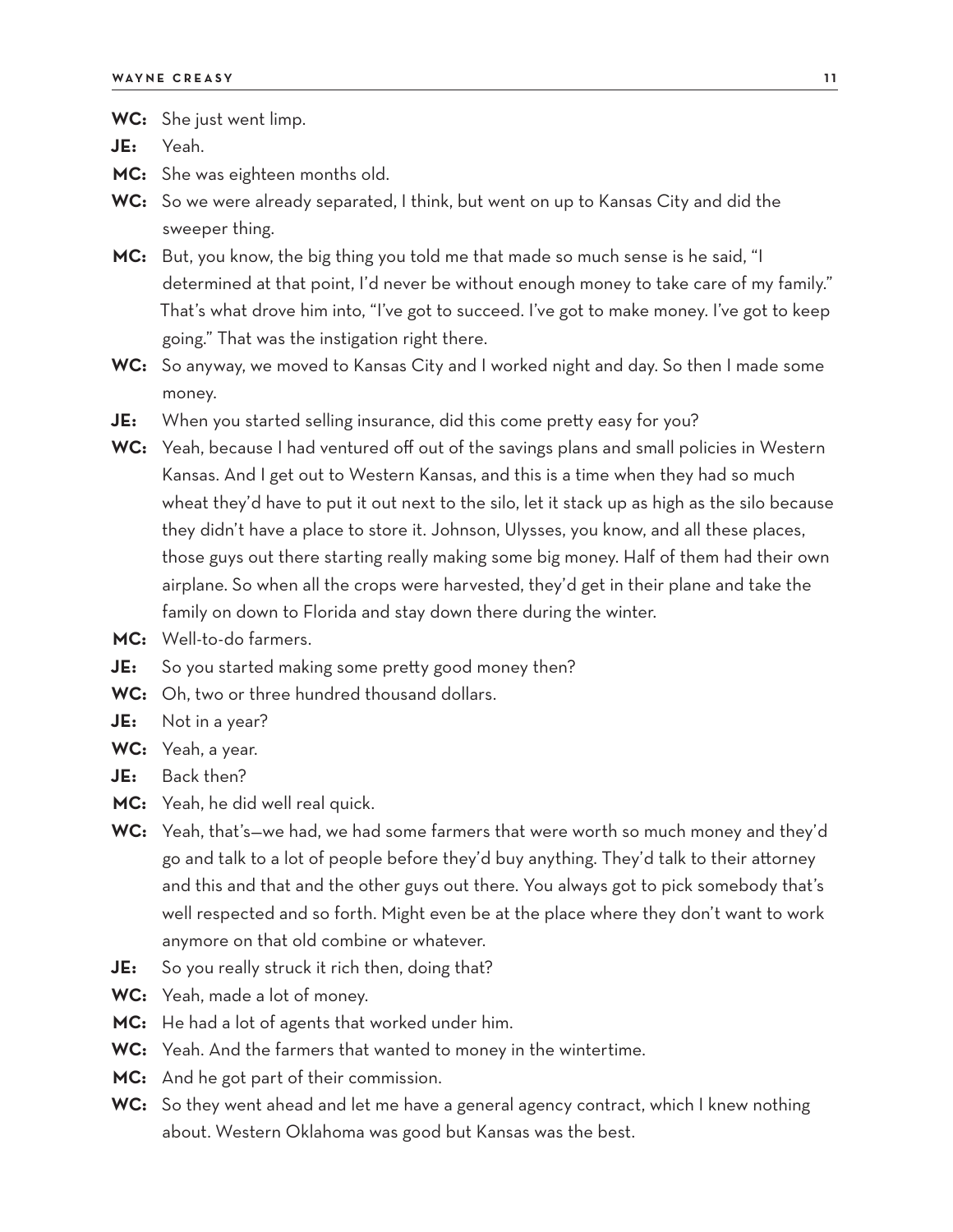- **MC:** Right.
- **WC:** Since then it's all changed completely, there's not any more state tax.
- **JE:** So you gave up on your dream of getting a PhD?
- **WC:** Yeah.
- **MC:** Yeah.
- **WC:** And having no money for two years.
- **JE:** Right.
- **WC:** Yeah.
- **MC:** After his daughter died, that's what changed him. From Wayne's second marriage he had a son named Mark Wayne Creasy. Mark is about sixty-six years old. He worked in a lot of different ventures and businesses that his dad got into. Like, I think you told me, he worked in the coal thing?
- **WC:** Um-hmm (affirmative).
- **MC:** For a period of time. He helped in different ways, but he mainly made good money selling life insurance for his dad. But he worked on an alternative phone system, like, all the people coming in with Sprint and everything else, he worked on one too. Developed it originally either in Pittsburg or Independence, I always get those two mixed up. I don't know which place he moved with Janet, his wife.
- **WC:** Well, you know what he did? He took over all the telephones in Pittsburg and in all those little towns all around there, he had a very successful company.
- **JE:** Nineteen fifty-four, you established your own agency, Wayne Creasy Agency. Then you said you had two other companies?
- **WC:** Yeah.
- **JE:** Where was the Wayne Creasy Agency? What town?
- **WC:** Independence, Kansas.
- **JE:** Tell me about the move to Tulsa. Why?
- **WC:** Well, one of them, the insurance company that we were putting together so they could go public, which they did, but I can't think of this guy's name, Anderson, probably. And he says, "You know, we have this proposition. Public Service is getting ready to build a pretty good size dryer to dry all this natural gas coming down." There's millions of feet every day coming down, which actually took care of a good part of Tulsa. A lot of calcium chloride or a lot of this or that had to be put into the system to dry it out.

Well, me and Mr. Eckerts, the guy that has the insurance money in Independence, we went ahead and we gathered up two or three hundred thousand dollars in money to go out and buy a huge generator, the size of that door there, two of them, anyway, they produced a lot of gas. And that was the gas that Public Service was using.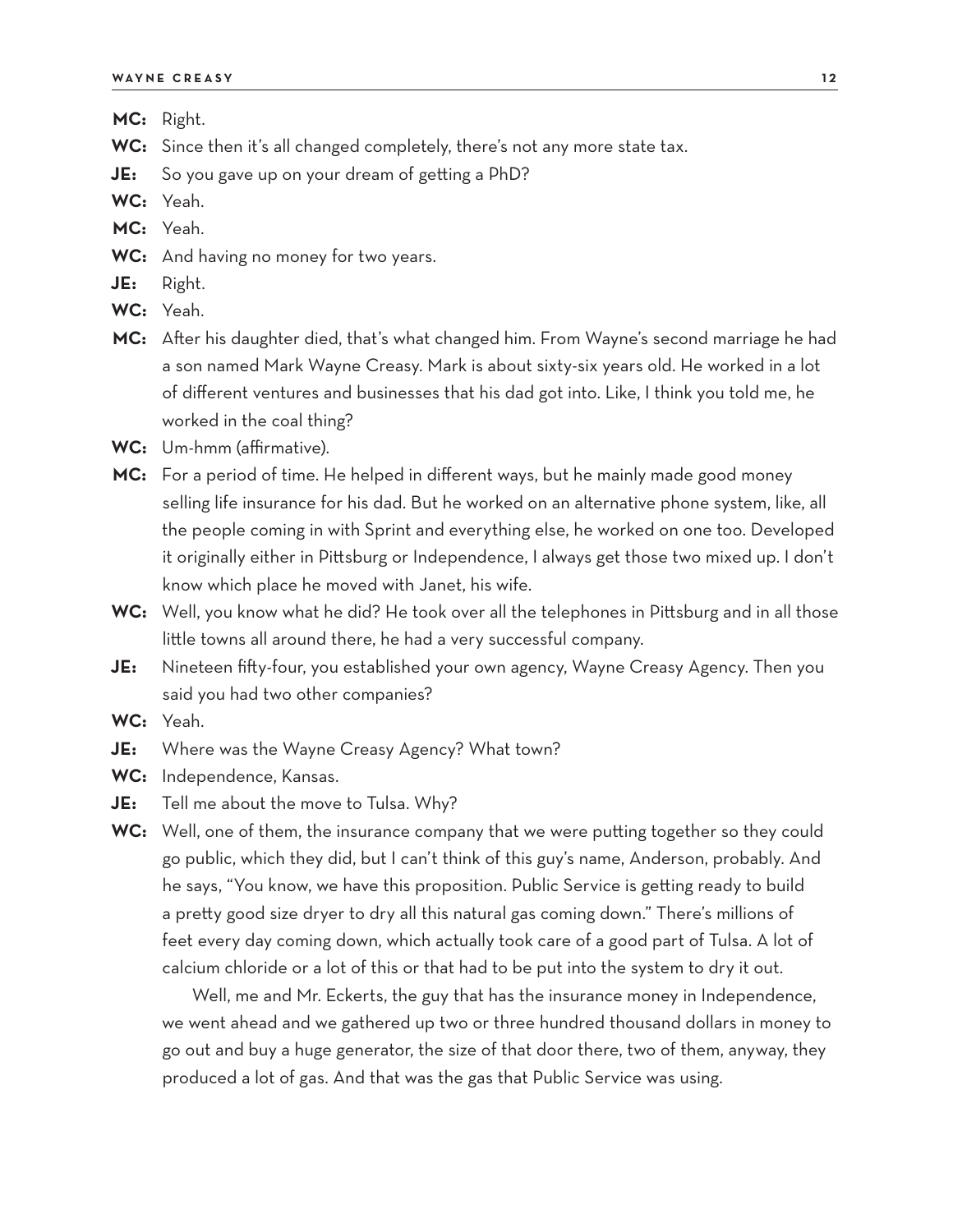That was one of the reasons I wanted to come to Tulsa was because of that gas operation. Probably a logical thing, before we forget about it, is the insurance company. That's where I made money.

**JE:** Yeah.

**MC:** Yeah, it truly is.

- **WC:** Where I actually had a company that started off with almost nothing, NERC Corporation out of Kansas City had a buyout, started off at twenty-five and went all the way up to about seventy-five or eighty dollars a share.
- **JE:** Hmm (thoughtful sound).
- **WC:** So I turned my shares in, Eckerts turned them in. And NERC bought the little company. Paid a ton of money for it. It was in the area they're in, they're out of Kansas City.
- **MC:** Are you talking about Centennial Life? Back—
- **WC:** Centennial Life, (indescipherable) Company anyway.
- **JE:** So you sold it out then?
- **WC:** Sold it out. Price—
- **JE:** And that's where you made some huge—
- **WC:** Good money.
- **JE:** . . . good money on that.

## **Chapter 06 – 8:35 Oakwold**

**John Erling:** Let's bring us to the house we're in right now. In Bolewood Acres. And the name of this house is?

**Martha Creasy:** Oakwold.

- **JE:** Oakwold, all right. We're at the southwest corner of 41st and Lewis. And why was it named Oakwold?
- **MC:** Because of all the oak trees, so many of those huge oak trees. We've got several in our yard but I've seen them in Bolewood, out in Bolewood, where there's a mass of them. I've talked with neighbors and they've said, "Got to take care of those oaks." Everyone tries to take care of the trees in their yard because they are so beautiful.
- **JE:** How long have you lived here in this house?

**Wayne Creasy:** We've lived here probably forty-five to forty-six years.

**JE:** Except for the fact you sold your house to some people who moved in here. Did you carry the loan on that?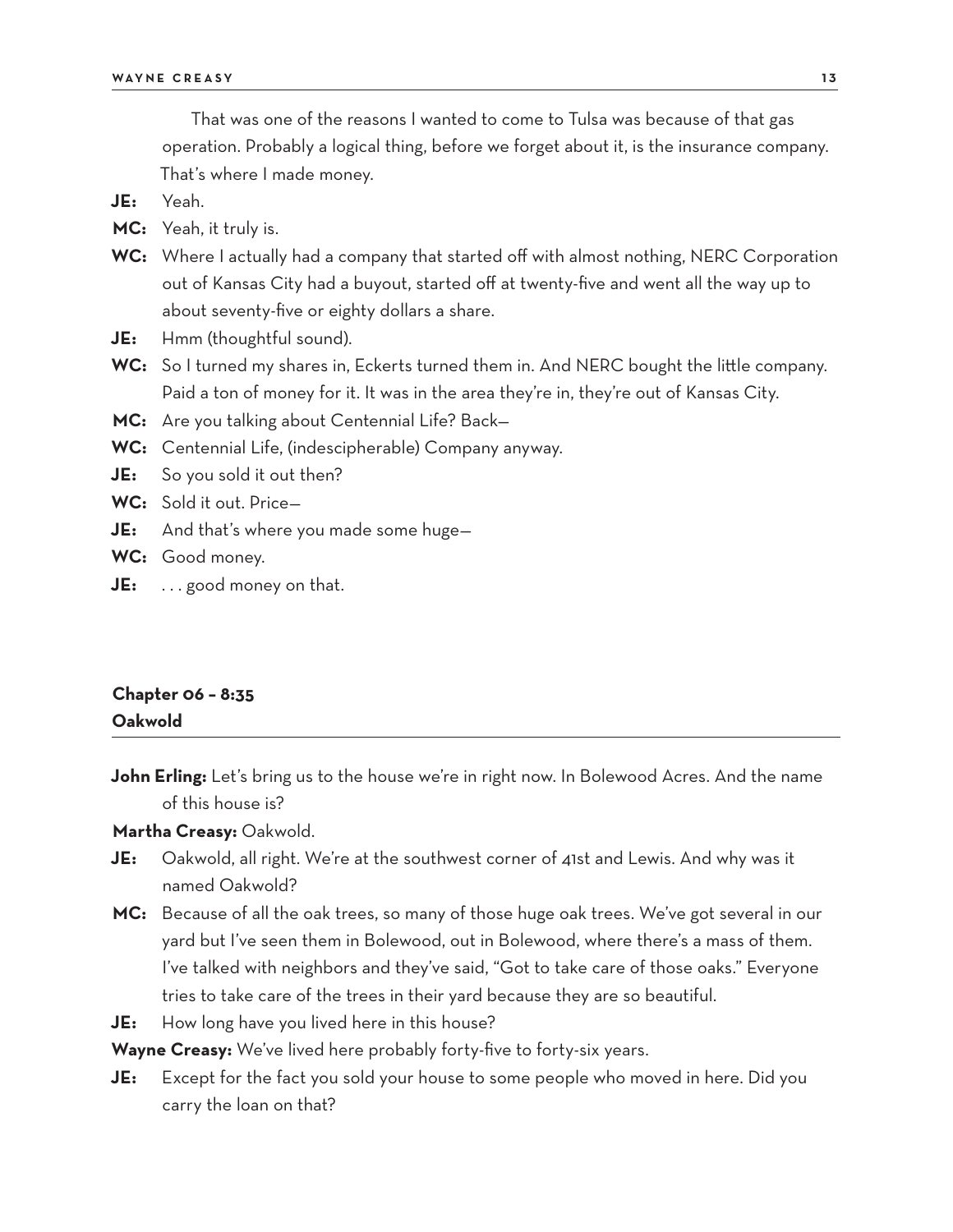- **WC:** Yeah, second, third, and fourth mortgage.
- **JE:** And how long did they live here?
- **MC:** They lived here approximately four years.
- **JE:** And then they couldn't continue the payments?
- **MC:** They couldn't continue the payments after two years. [laughs]
- **JE:** And you allowed them to stay for another two years?
- **MC:** Well, the judge allowed them to stay for another two years.
- **JE:** Okay.
- **MC:** Because it was their homestead. He was trying to let them have the benefit of the doubt. We kept saying we'd rather go ahead and sell the house because we had a home over close to Philbrook at that time. And we also had a home in Florida, Belleair, Florida. So at that point, we were not wanting to gain this house back because it would be too many homes, too many residences.

When we finally got to the court the last time, they had to turn the house back over to us. At that point, we put all three homes on the market at the same time: this one, the home over on 29th Street, and the one in Belleair.

The other two sold first—and we had decided we wanted to stay in Tulsa because at this point, our son, who was born in 1980, he was going to be starting school. And we decided once we start school we're going to stay in one location. And rather than Florida we elected to stay in Tulsa. So we knew it would either be this home or the home on 29th.

And we sold the home on 29th to a Dr. Framjee. We ended up moving back into Oakwold in 1986.

- **JE:** So you're glad you moved back in?
- **MC:** Oh, we love the home.
- **JE:** You would have loved to have sold it, but in the meantime—

**MC:** Yeah.

- **JE:** . . . you've enjoyed living here all that time. Let's talk a little bit about it. George S. Bole built the house.
- **MC:** Um-hmm (affirmative).
- **JE:** He came from England, didn't he?
- **MC:** Yes.
- **JE:** Then he became very wealthy here, becoming a partner in Phillips Petroleum. Is it true that it was a little Indian boy that had the rights to this land?
- **MC:** Um-hmm (affirmative).
- **JE:** Tell us about that.
- **MC:** Reading that abstract I got to where the little boy—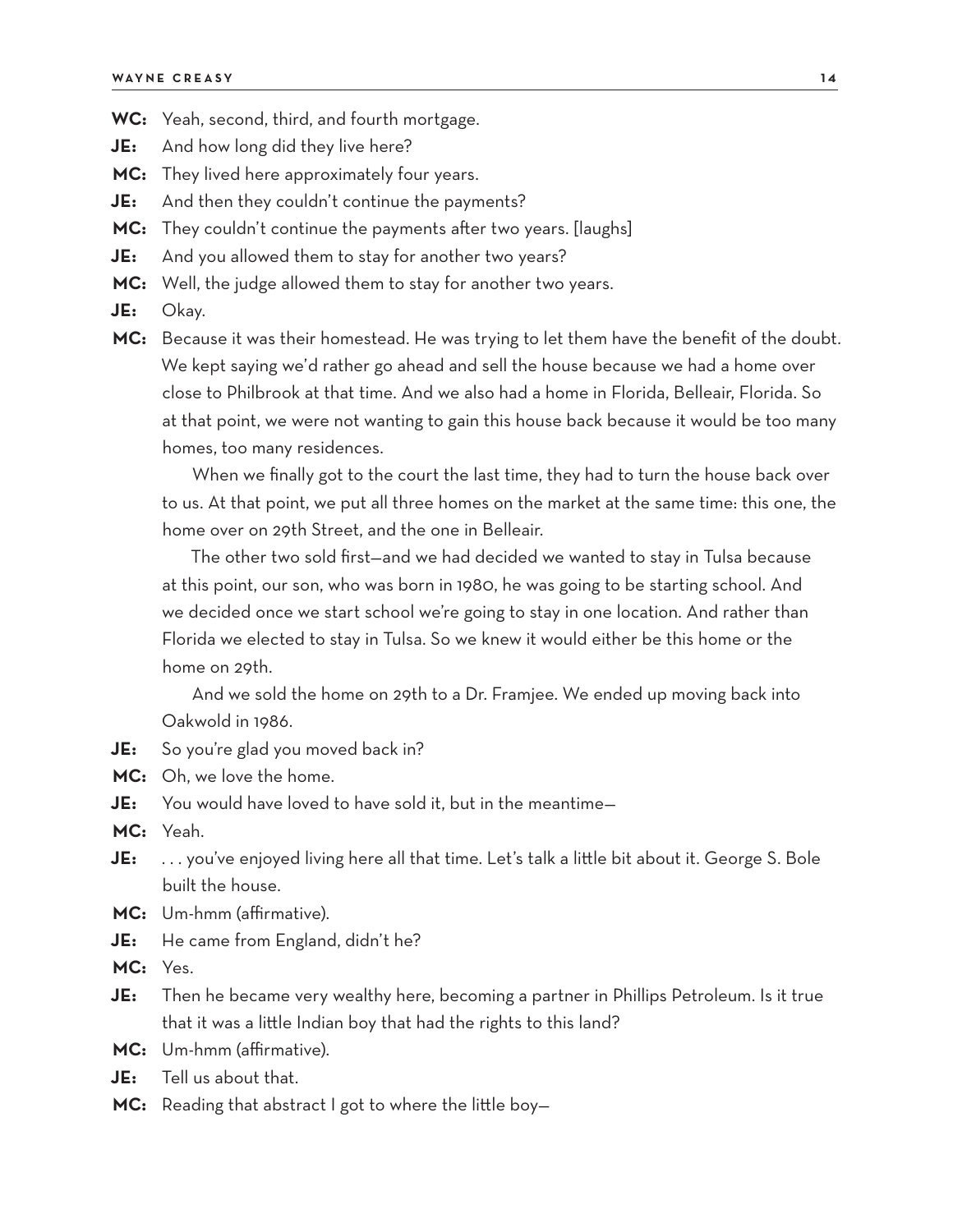#### **JE:** Yeah.

**MC:** . . . the Indian boy, at one and a half, last name Bell, I think his first name was Aaron. His father maintained guardianship because the little boy, Aaron, was one and a half when he was given the land. So his father took care of it. And later on, it shows where he and his wife, the young boy had gotten old enough to get married, probably about eighteen, nineteen. And he and his wife were leasing off parcels to be used by oil companies. And they gave them so long in which to either be able to strike oil or not.

They weren't able to strike any so the leases ran out. And then he sold off parcels. But he also bought parcels. He did well. I had no idea until I started really reading the abstract. But he sold off parcels.

Now when Mr. Bole bought this area, this was in the country, and 41st Street was a dirt road. But I think there were probably two different owners of the land between the Indian boy and Mr. Bole. Mr. Bole bought quite a bit more land than just this area. And it looked like he slowly cut down to this area.

Then I think it was his wife who cut down to just Bolewood. And then Mr. Glass, who was an owner much later down, he cut down to just Oakwold, which is just the block that the house is on.

- **JE:** And what was the name of George Bole's wife?
- **MC:** Alweida, I'm not sure the pronunciation but it's A-l-w-e-i-d-a.
- **JE:** She became quite active in the community, didn't she?
- **MC:** Yes.
- **JE:** And after George died, he died August 26, 1939, she remarried.
- **MC:** Yes.
- **JE:** She died in '73. She was a Holland Hall School trustee and didn't she donate the house to the school?
- **MC:** She sold the house to the school. I have no idea how much because in the abstract it says, "For one dollar."
- **JE:** This house then was designed by the architectural firm of Holt, Prize, and Barnes, out of Kansas City. Talk about what it featured outside.
- **MC:** There was a racetrack, there was an outdoor servants' home that is still a home across 42nd Street from us; it's now a separate home, of course, but it's where the outdoor servants lived.

The indoor servants lived on the third floor of this house. Then they had the racetrack this side of the racetrack, next to our house, is where Wheeling Street is. And if you go out on our tennis court that is on the east side of the house and you look in to the neighbor's yard, there's a stone patio where Mr. And Mrs. Bole and friends used to sit and watch the horses race.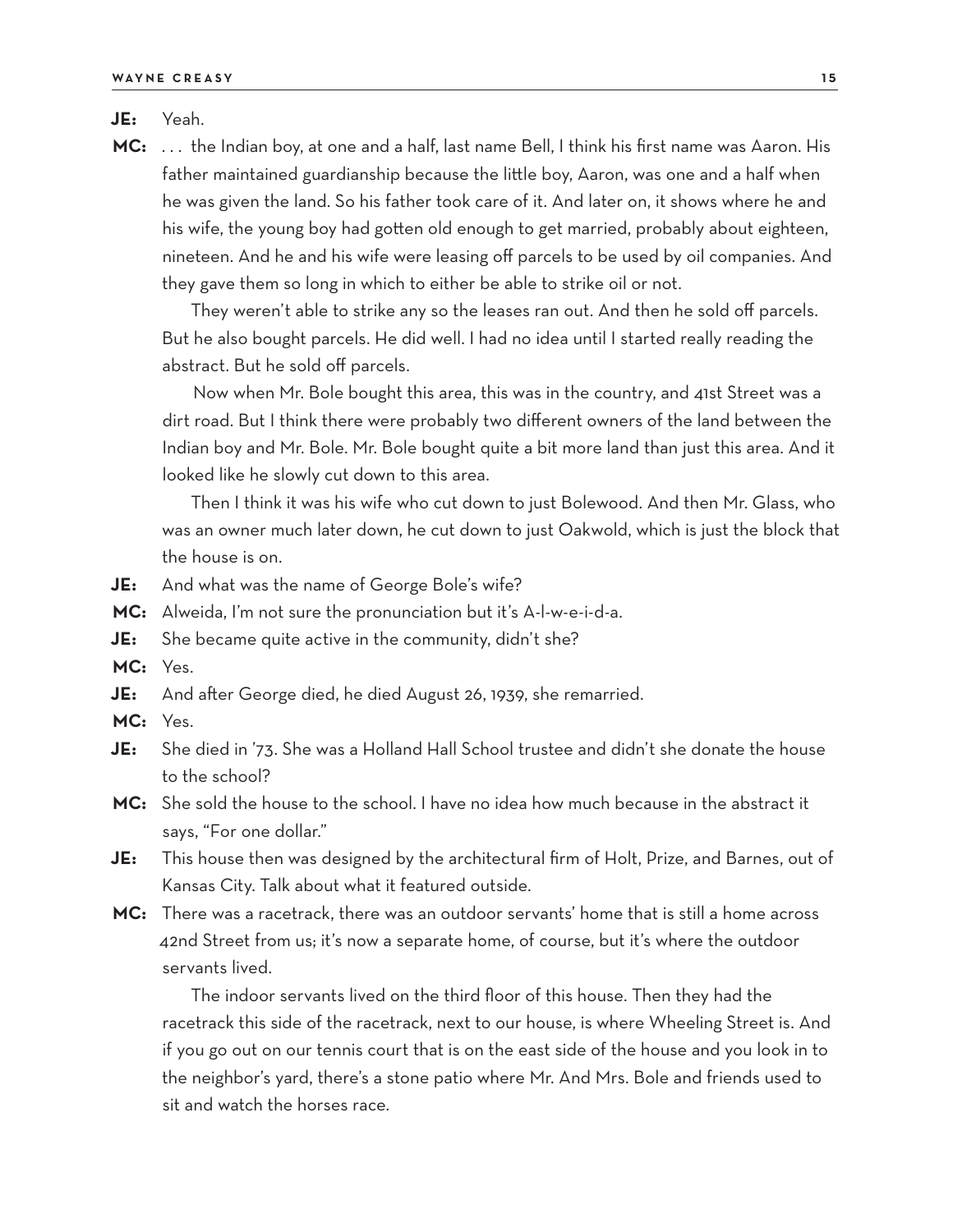And then they had a stables. The outdoor servants' house was called a carriage house. There was a farmhouse that is over off of 46th Street. I've gone over there and looked and I know which house it is, it's stone, it's a beautiful lovely home. I don't know who lives there now, but that was a farmhouse on the original grounds.

The double Olympic size pool that went with the house was behind a home that's directly to the south of us, the McManns live there now, and they would have had that pool in their property but the previous owners to the McManns' house was Dr. Moore and Ruth Moore, who are both deceased now. They were alive when I first met Wayne and married him and moved in here.

She told me when they bought that house themselves they were given the option of keeping the pool if they wanted, but it was far enough away from the house they elected to let the other people take care of it. Because they were older and they didn't want to have to maintain a pool.

But the pool is still behind a house that faces out onto Victor Avenue that is just one street over to our west. That pool's still there and the carriage house is still there. Of course, the racetrack and the stables are gone.

- **JE:** What's the square footage of this house?
- **MC:** My sister, who's an architect, retired now in Colorado Springs, she actually worked up the whole thing. And when you're working up square footage you just do living space. It gets real iffy because when you're getting ready to sell a house or list it you've got to be so careful not to overestimate. But when she worked up the footage it was seventeen thousand. But we have it listed as thirteen thousand, because that's not all living space. It's a furnace room, there's a lot of area that you wouldn't live in, it's more storage.
- **JE:** How many stories in this house?
- **WC:** Three and a half.
- **JE:** How do you figure that?
- **WC:** The bottom floor is the basement, but it only goes down a half of a story.
- **JE:** Okay.
- **WC:** And then you have three other stories: the first, second, and third. So you have three full stories and then the half story.
- **JE:** Ahh.
- **WC:** And then the furnaces, workshop, and the—
- **JE:** Is a basement?
- **WC:** It's a basement.
- **MC:** It's a basement but it's a full floor. The basement completely goes the full length of the house too.
- **MC:** But one side of it was considered for the people who owned the house. The other side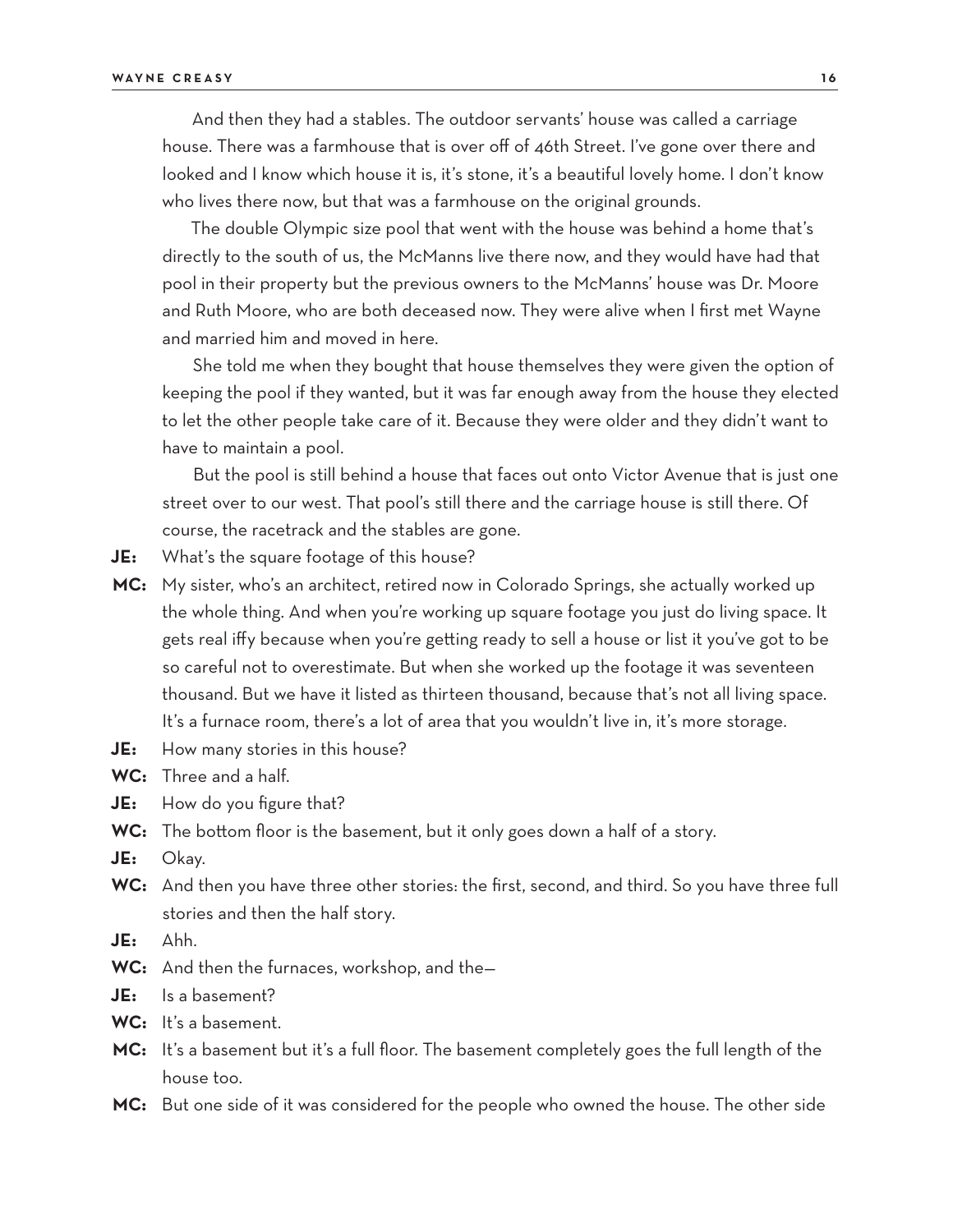was for the people who worked here. It had a workshop room, it had a kitchen for the servants in the basement for their own cooking. As we have a kitchen on the first floor for our meals. They had a kitchen. They had a furnace room. The home was heated by a coal-burning stove that was converted over years later to the gas that we now have. We still have the coal chute room where they would drive up and shovel the coal into the chute and it would come down into that room where the people would come in and put the coal into the furnace to heat the home—with radiators—which it's now still heated with radiators but by gas.

**JE:** I'm looking at them right over here.

**MC:** Yeah.

**JE:** That covered—

**MC:** Yeah.

**JE:** Yeah.

MC: All the radiators in the main living part of the house have ornate or some type of covering.

#### **Chapter 07 – 5:00 House Tour**

**John Erling:** Let's talk about some of the rooms. What room are we in right here?

**Martha Creasy:** On the blueprint it calls it the dinette.

**JE:** So you have a library. How many fireplaces?

**Wayne Creasy:** Eleven. See, there's a fireplace. It's beautiful.

**JE:** Yeah.

- WC: Of course, it's already been sachined up so there's no air going up or down.
- **MC:** But it can be opened back up.
- **JE:** How many are working fireplaces?
- **WC:** Well, three of them that are open now.
- **JE:** What's on the top floor?
- **MC:** It's where the servants lived. And it's the series of bedrooms. There's one room on the blueprint that says "sewing room." And I noticed why they would call it the sewing room because all the cabinetry has mirrors on the doors that can be fixed to where the woman could get a three-way view of herself while being fitted for whatever they were going to sew for her. Or the gentleman, whoever they were sewing for.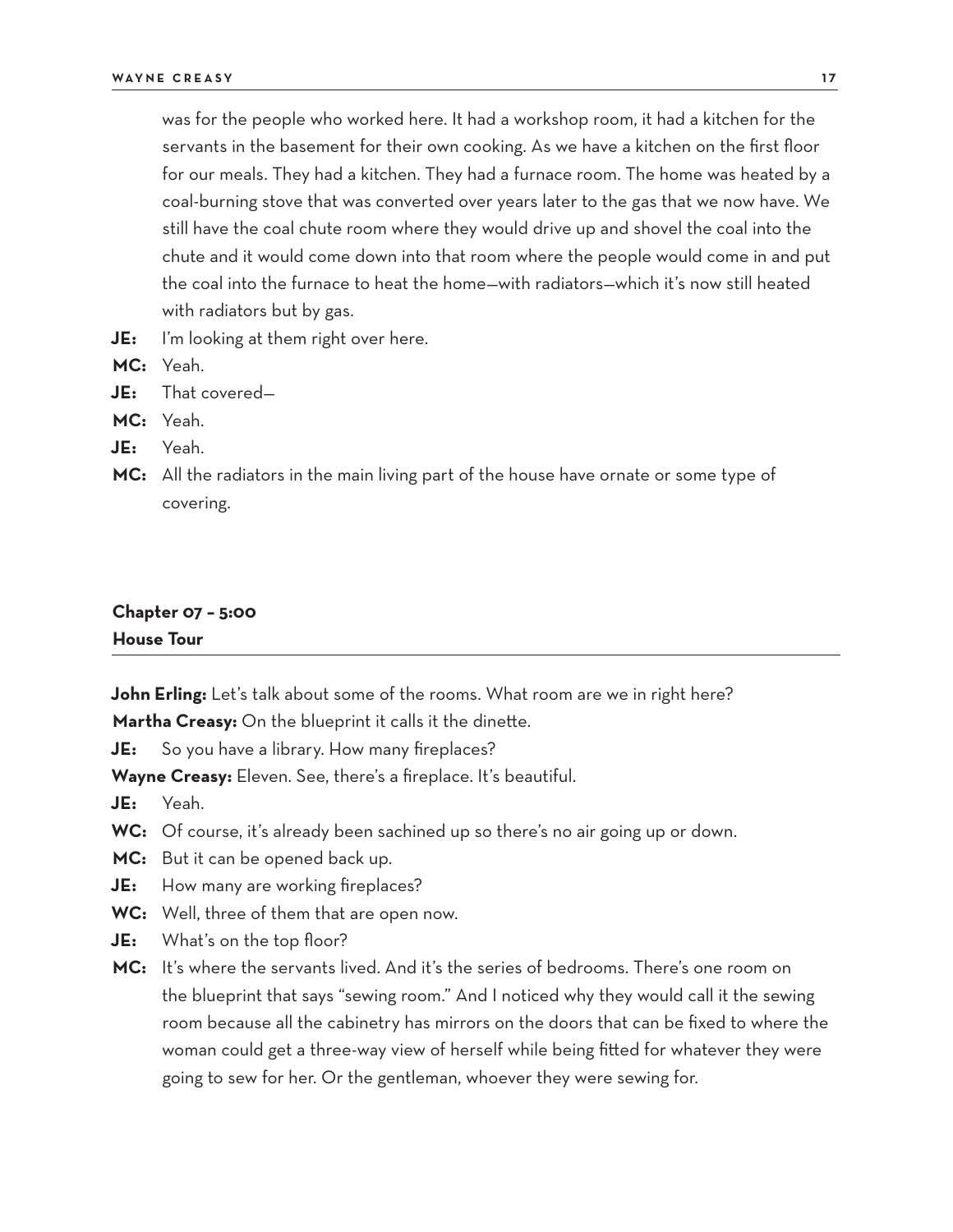So that was the sewing room. And the rest of them were bedrooms and bathrooms. They—

**WC:** They had a cedar room.

**MC:** Yes.

- **WC:** Which had cedar wood in it so you put your winter clothes away for the summer.
- **MC:** Interestingly enough, usually from what we understood and what I've read in the abstract, because I've read the abstract, which is fascinating, it would make a good book.

But, nevertheless, they had families that would live and would be the servants in the house. So they had a group bathroom, I mean, you walk in and there's two toilets, four sinks, and two showers in one room. [laughs] Down the hall there's a private bathroom, just one bathroom, with a tub. It was interesting, I guess they just used jointly or one family would go in. I'm not sure how many they'd have.

But on the third floor on the wall, they have a little panel that has numbers and push buttons and it's up high enough. What would happen is when somebody downstairs would need something they would push a button. Like there's one button on the floor in the dining room underneath the table. There's one in the living room underneath the sofa. And there's one on the wall in the living room too that you could push and it would flip one of those little numbers up on third floor. They would hear it, go and look, and say, "We've got to go down to number thirteen." That's the living room. So they could attend to whatever the people who lived here needed.

- **JE:** Hmm (thoughtful sound), [laughing].
- **MC:** You know, different world.
- **JE:** Yeah.
- **MC:** It's almost like going back in PBS time type things.
- **JE:** Right. How many bedrooms are in this house?
- **MC:** There are eight.
- **JE:** How many baths?
- **MC:** Five.
- **JE:** There were separate staircases down for the servants. Tell us about that.
- **MC:** The servant stairwell went all the way from third floor down to the basement. Because third floor was their living area. And on one half of the basement was their working area where they had their kitchen. And right off their kitchen is what they called the "fruit room," for canned goods. And there's little shelves in there still. We don't use it as a fruit room but that's where on the blueprint it said, "fruit room."

Then there is a bathroom down there on the servants' side. And also a workshop room And then during the era of Russian missile crisis in Cuba, I think that's about when the Bates lived here, Barbara and John Bates. I know their daughter, she's a lovely lady,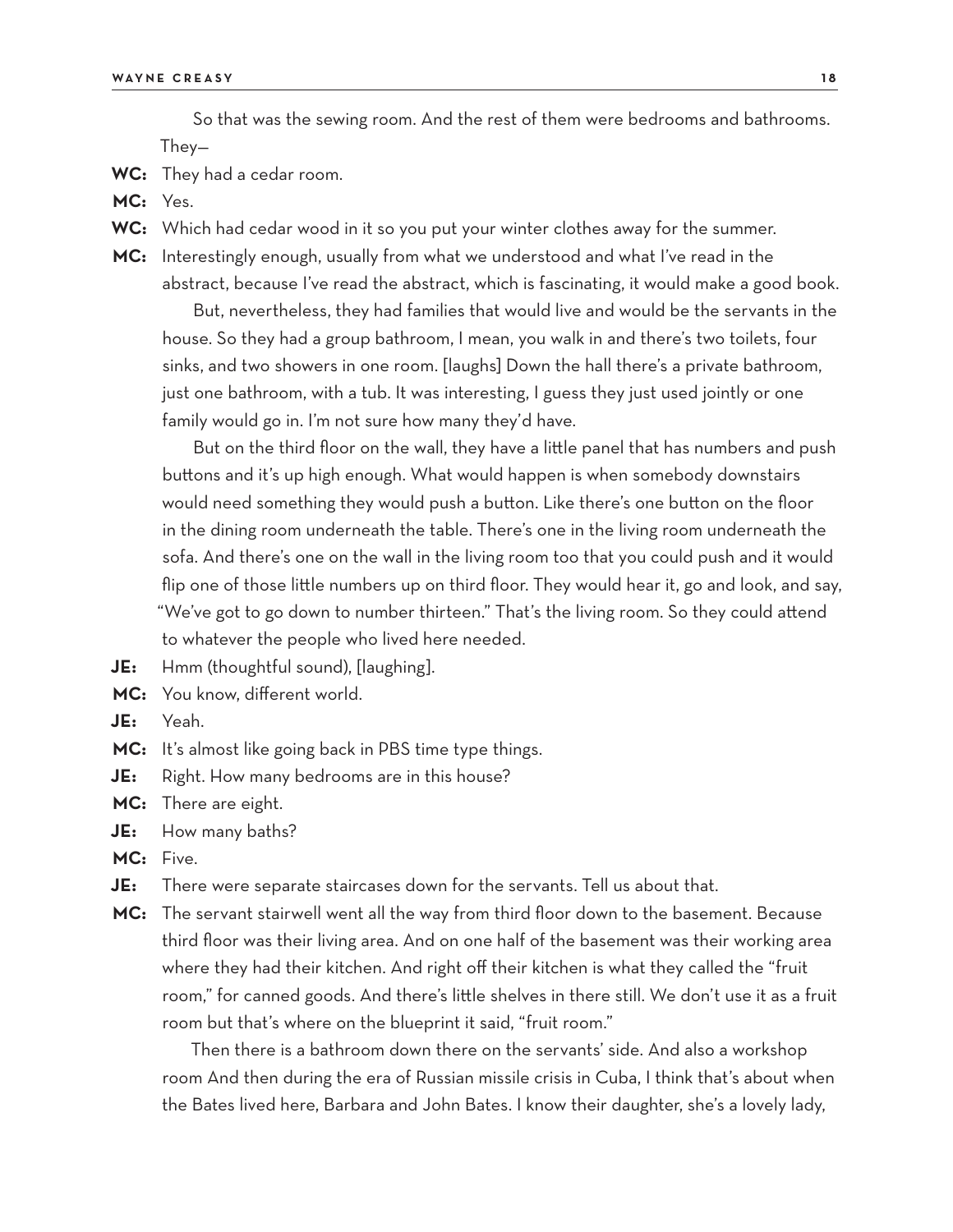they were lovely people. But I never met Mr. Bates. I met Mrs. Bates and both of her daughters.

- **JE:** Of Reading & Bates?
- **MC:** Yes. Mrs. Bates had a fallout shelter built that was not here with the original house. She had taken part of the workshop in the basement, she had partitioned it off, and lined the walls with whatever it is that keeps you out of radiation, lead?
- **WC:** Yeah.
- **MC:** But part of the basement is made into a fallout shelter; it's still there, and has little shelves for provisions, if you wanted to go in there and live through that. It's still here at this point, we just use it for storage.
- **JE:** And then there's a bar downstairs.
- **WC:** Oh, yeah, yeah. As you go down the steps, you go to your right, and below is a bar, which when it was actually built, it covers up all of the liquor and so forth. It's a whole new room, shelves, all different kinds of booze, and this and that. And the refrigerator is our refrigerator, it's an—
- **MC:** Icebox.
- **WC:** . . . icebox down this side. And over on this side, more shelves and stuff. What's so unique about this place, it was built in '29, '30, '31, and we know that's when we had Prohibition. Originally, that thing was so perfect that you could not detect where the room was. Where the partition was or nothing. It's still almost perfect.

But anyway, it hides the booze if they knew the cops were coming. I'm sure they told them they were coming; they would go ahead and fasten everything down and walk away from it. That is very unique. And it's got four chairs in there to sit in.

- **JE:** Yeah.
- **WC:** Oh, man, it's something else.
- **JE:** And this beautiful wall that hides the booze—
- **WC:** Right.
- **JE:** . . . this is absolutely gorgeous. To this day, it's beautiful.
- **MC:** Yeah, all oak.

# **Chapter 08 – 3:50 Tunnel System**

**John Erling:** And there's a tunnel system here. **Wayne Creasy:** Oh, boy, you bet! **Martha Creasy:** Oh, no.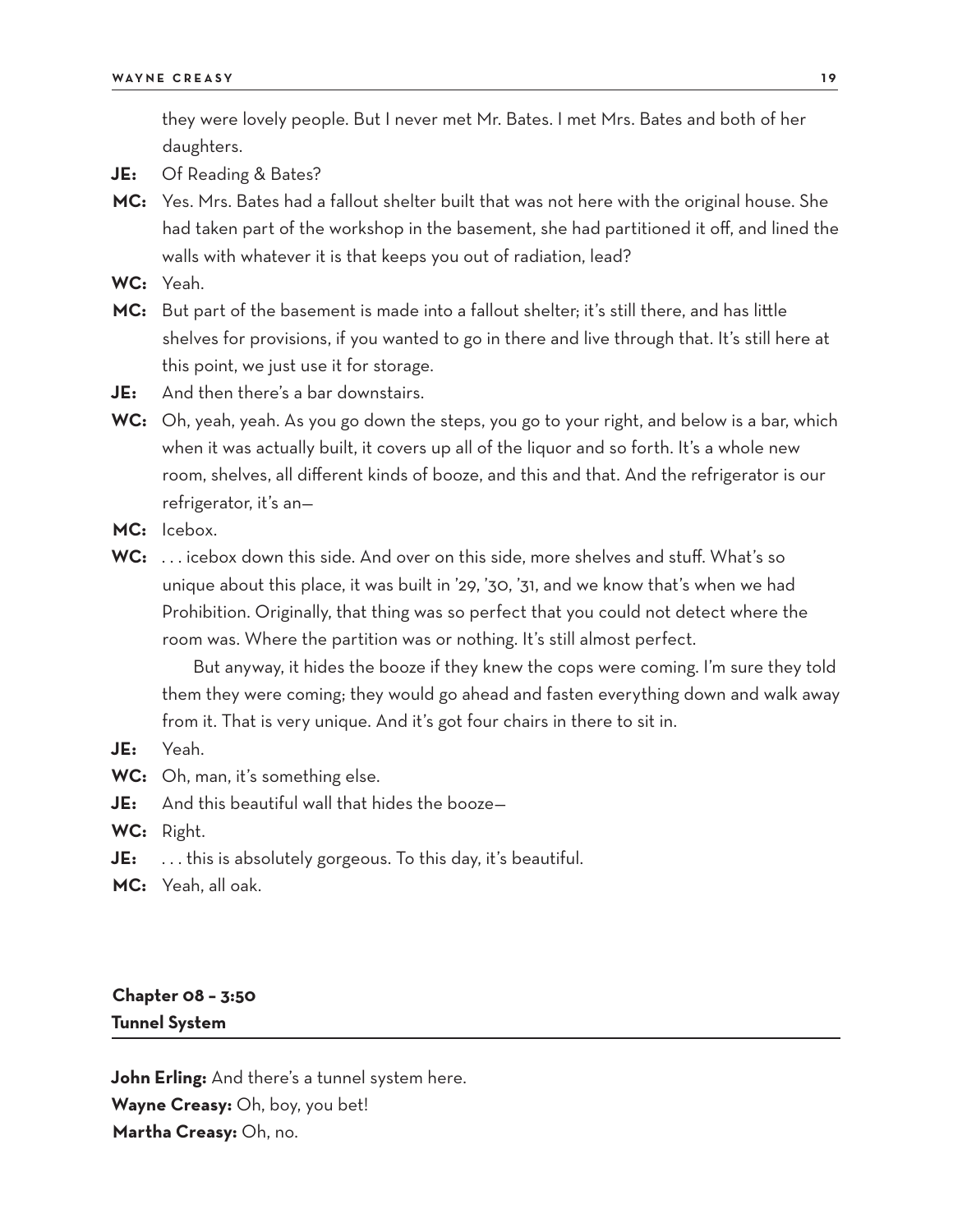- **JE:** Talk to us about the tunnel system.
- **MC:** The tunnel goes in underneath the house, and we've had a million people ask us, "Does it go to the carriage house?" Because there was gossip that it did. I've known people who have lived in the carriage house previously and they said they never found any kind of entrance at their end. But the idea was the fact that in the winter, if it was too bad, you could walk through the tunnel to get over here.

But I'm sure that never happened, because when you get down in the tunnel, which I've been all the way through underneath our house, and it's a maze—I'm five foot ten, I could not stand up straight in the tunnel. Probably a person who was five five or five six could walk. And it's lit; you can flip a switch and there's light bulbs and it's lit the whole way. So you can see where you're going.

It was mainly used for piping and the house was built during Prohibition, so it could have been built for hiding things too, I'm not sure.

**JE:** Where does this tunnel go?

**WC:** Oh, it doesn't go anywhere except underneath the house. Now there is one area—he was joking me when I first was married to him and he told me there were pictures of old girlfriends down there. Just to see if I would take the bait and go crawl in there.

And, of course, I did. [all laughing] Here I was, crawling through the basement, trying to figure out where these pictures were. Little did I know that he could flip a switch and the whole thing was lit. So I was with a flashlight going through this. And it's not scary at all. It's very clean.

He had it completely cleaned out when we moved back into the house. We didn't mess with it that much previously when we'd lived here earlier. I only lived with him here for about three years before we moved away. And then we moved back and lived here quite a bit longer.

- **JE:** So the tunnel, we don't know why it was built?
- **MC:** Well...
- **JE:** We're just guessing?
- **MC:** No, it's got pipes and things that run through it. And I know when I was turning corners it turns and it turns. I mean, it's like a maze, like an English garden maze—
- **JE:** Um-hmm (affirmative).
- **MC:** . . . where don't quite know where you are. And at one point, I heard Wayne above me going, "Have you had enough?"
- **JE:** Um-hmm (affirmative).
- **MC:** He was on the floor above me, the ceiling above me. There are four places in the floor in the basement, it's terrazzo on the floors down there. And there's a little metal pull that you can take off and you can pull a big—if you can lift it—block of concrete up. And it lets loose into the basement floor.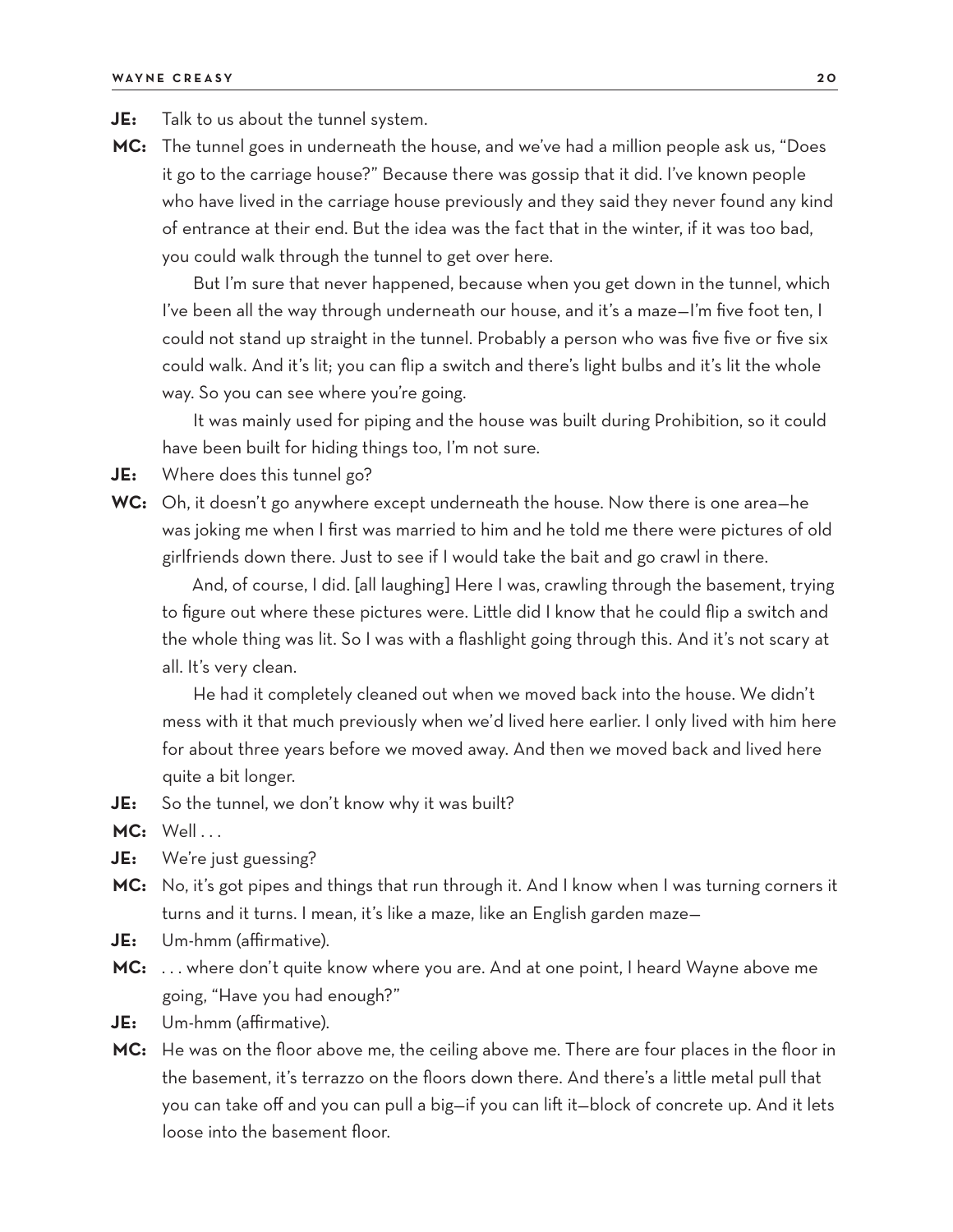So Wayne had, at one point, lifted it up because I couldn't find my way back. I had turned enough times I could not find my way back. But I did come to one place where the tunnel was bricked off. And I noticed it was newer brick than the old. So that led me to believe, possibly, there had been a tunnel that had gone over to the old carriage house.

Because, as far as I could tell, it was on the south wall, which would be in the direction of the carriage house.

- **JE:** It had to go somewhere, it had to—
- **MC:** [laughing] Everyone wants it to.
- **JE:** Yeah.
- **MC:** I think it was just with the radiators and the radiant heat and all that, and they had to have piping, possibly easier access.
- **JE:** And then it had to be that a man—

**MC:** Intelligence.

- **JE:** ... was going to walk down there and fix it.
- **WC:** Right, the whole thing was—
- **MC:** Right.
- **JE:** They had to have room to do that.
- **MC:** Right.
- **JE:** So it wasn't just to carry the pipes. So maybe that makes sense. But should we leave it as, "It's a mystery, we don't know"? Or you think you know?
- **WC:** I don't.
- **MC:** I know enough to know that at one point there was a big hole that had been bricked off by newer bricks.
- **JE:** All right. So let's assume it was going somewhere.
- **MC:** Yeah, and if it's out there underneath the ground between us and the carriage house, you wonder if it's ever going to collapse and the ground is going to sink in that direction.
- **JE:** Yeah.
- **MC:** But never have noticed.

## **Chapter 09 – 4:00 Holland Hall**

**John Erling:** Holland Hall comes into play here. **Martha Creasy:** Um-hmm (affirmative).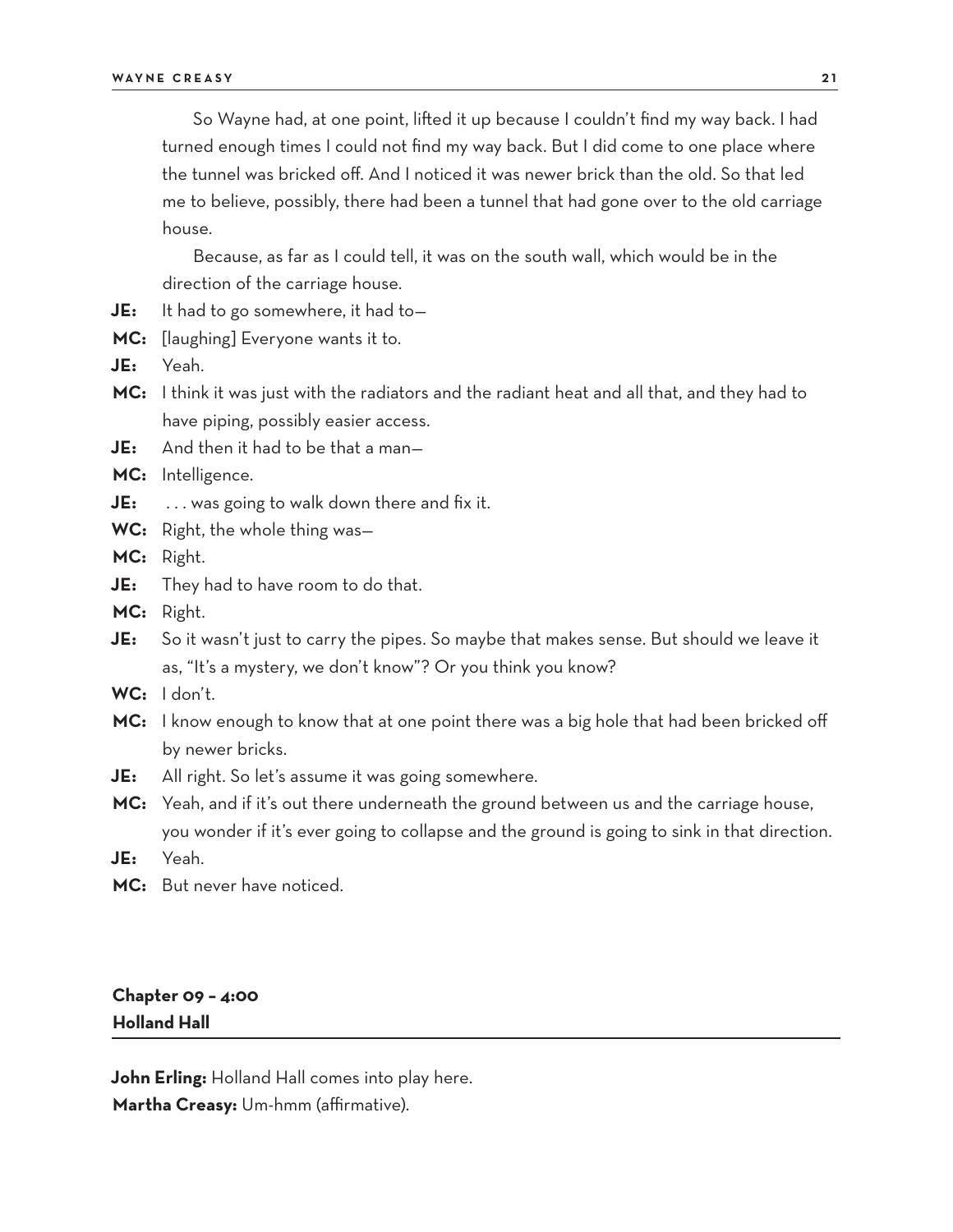**JE:** Holland Hall was named in honor of its first headmistress, Winifred Sherman, who was of Dutch descent. So that's why we call it Holland Hall. It opened in 1922, and moved into a new building downtown at 1850 Boulder. The financing was arranged by businessmen including Waite Phillips and Bill Skelly.

The school outgrew the facility by 1932, when it moved to a new location. That's all *Wikipedia* says. So I was wondering if this is the new location?

**MC:** No.

- **JE:** Did Holland Hall actually use this as a school?
- **MC:** Yes they did, but—
- **MC:** . . . I looked it up too, because I have some of the information, like the picture that I have in the dining room of Mr. and Mrs. Bole with Mr. and Mrs. Morgan.
- **WC:** You know—
- **MC:** The Morgan's grandson had told us some of the history that he knew. And I had written down that Mr. Bole and Mr. Phillips and Mr. Skelly and several other prominent oilmen purchased a location near downtown as a private school for their daughters, known as Holland Hall. That was on—you said Boulder?
- **JE:** 1850 Boulder, it said.
- **MC:** There's another location downtown. They were in the Spotlight Theater for a short period of time, if you can imagine.'
- **JE:** Holland Hall?
- **MC:** Their school, just the school. And it was not a boarding school until it moved here. That was in 1938. After 1938, Holland Hall purchased the home from the Boles. And they used our home as the dormitory where the school was being built over on Birmingham, in Eight Acres now.
- **JE:** Yes.
- **MC:** Remember when Holland Hall was there? I do. My stepdaughter, our daughter, Becky, went to Holland Hall when it was there, for a year or two. Then went back to Edison. But that was where the school was, and they boarded here. And it was an all-girls school at that time. It was only seventeen women who lived in the house.
- **WC:** We have photographs of all this stuff.
- **MC:** Yeah, and we've got photographs that different people, since we've lived here, that have had some connection or have lived here in the past, have passed down photographs to us. So that gives us a little information.
- **JE:** So a lot of people think that Holland Hall operated as a school in this house and they did not.

**MC:** No.

**JE:** It was a boarding school. They boarded here and then they went to school at Birmingham.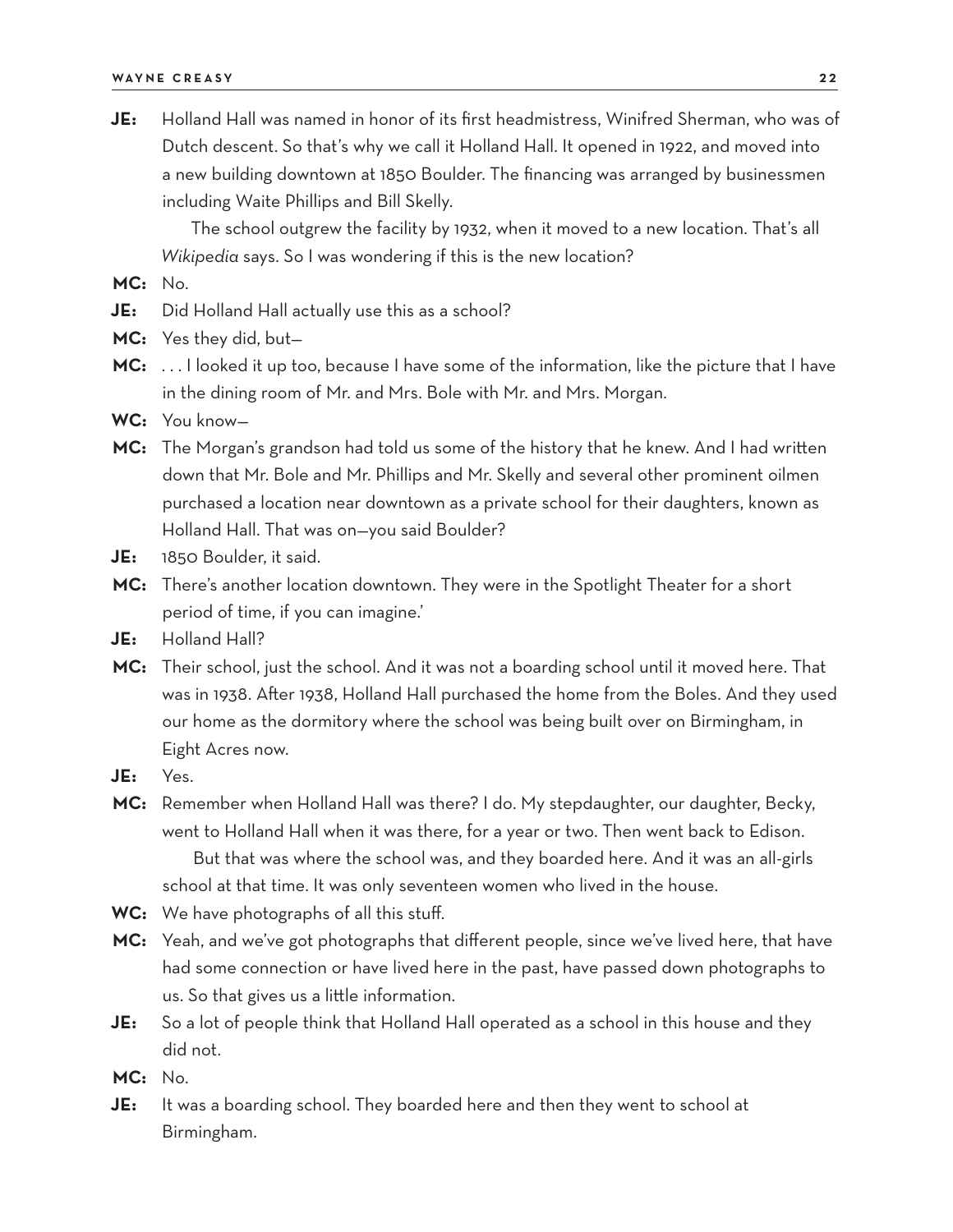- **JE:** All right.
- **MC:** But this was the only place that Holland Hall ever had boarding. Once they left this house, which was in 1950, it was sent back over to being a private home. And Holland Hall sold it before then, I think. Because as I read, in Google, it was a little bit too much money for them to have to handle. And I know from hearing that at one point, they tried to give it to the Baptist church here in Tulsa as the rectory for their minister. But the church turned it down; they thought it was a little too . . .
- **JE:** Ostentatious?
- **MC:** Yes. Exactly, that was the word.
- **JE:** Was it First Baptist?
- **MC:** Uh-huh (affirmative). And it was Hultgren.
- **JE:** Warren Hultgren.
- **MC:** Yes, would have been the man who would have been living here. And my sister's husband's father, H. L. Rayburn, was on the board to try and get the house for the Baptist church, because that's where he went to church. And he couldn't get the board to agree with him, to let this be the rectory for the First Baptist Church.
- **JE:** [laughs] I can understand that. [laughing]
- **MC:** Yeah, well, it seems like if nothing else they might have accepted it and then sold it later and made some money off of it or something.
- **JE:** Um-hmm (affirmative).
- **MC:** But it just went back to being a private residence in 1950.
- **JE:** And then Holland Hall moved out to where they are today then, is that true?
- **MC:** Aft—I'm not sure what year they did that.
- **JE:** Okay.
- **MC:** But I know they were still on Birmingham Place. Becky was born in '65. I'm going back in my head trying to figure out—she was there in junior high. So '70s?

# **Chapter 10 – 2:00 Philips and Bole**

**John Erling:** Let's put George Bole in the era with Waite Phillips and Bill Skelly. It's interesting, Waite Phillips built Philbrook and construction began in 1926. The same year that George Bole commissioned this home, 1926, and the same year that you, Wayne, were born, of course. Waite Phillips and George were friends. Both of them were influenced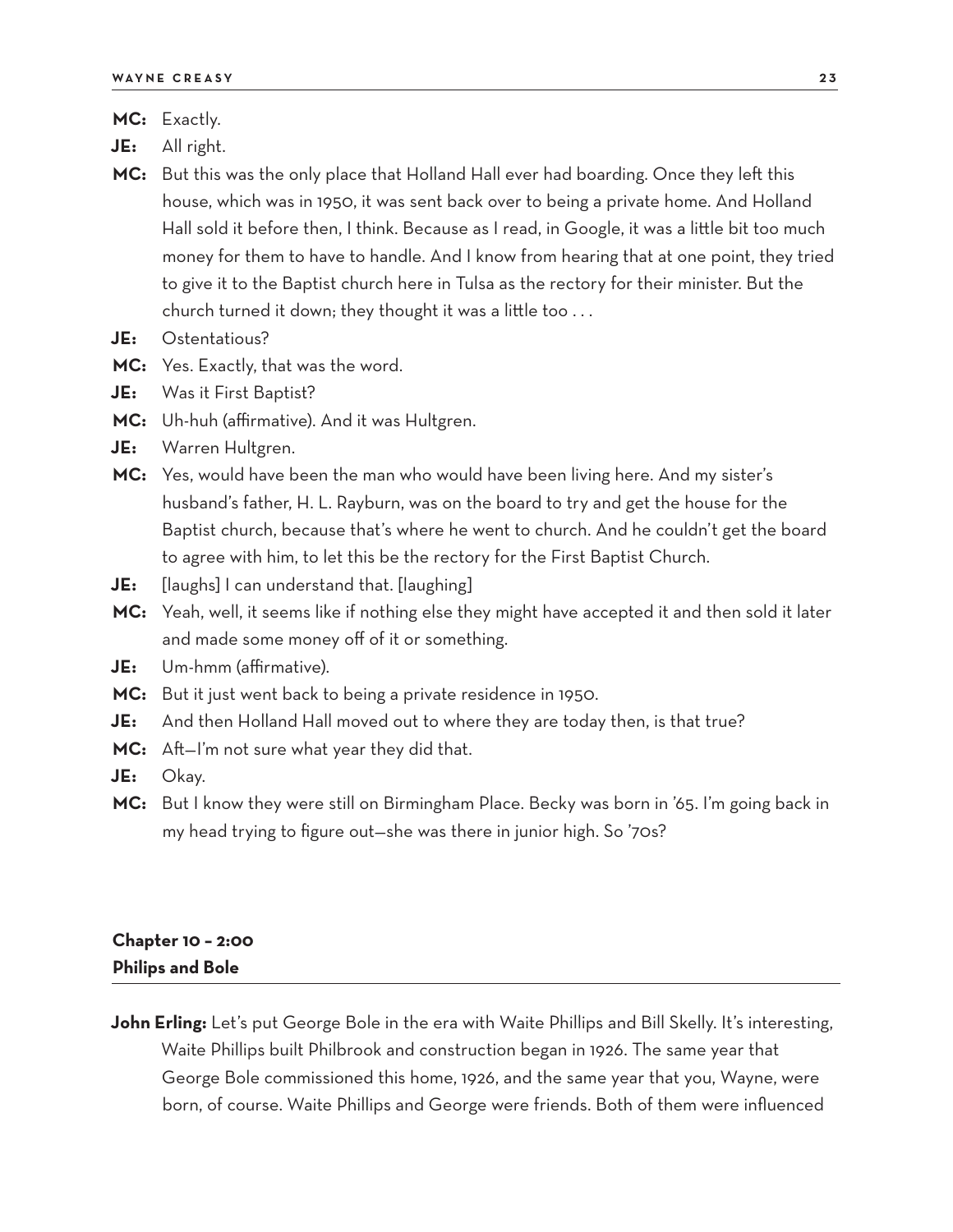by Italian design.

**Martha Creasy:** Um-hmm (affirmative).

- **JE:** And brought Italian artisans here to Tulsa, Oklahoma. That shows you how much money they were able to spend.
- **MC:** Yeah.
- **JE:** So there's a connection there to Philbrook and this house, in that regard. The house is for sale now.

**MC:** Yes.

- **JE:** You'd love to downsize, wouldn't you?
- **MC:** Ohh, with the two of us being the only ones—our son lives in California, so—
- **JE:** And what's his name?

**MC:** Ryan. Ryan's thirty-nine.

- **JE:** And he's involved in?
- **MC:** Movie making. He wants to be a cinematographer eventually. He works first camera, at this point. He's working on a Will Smith movie coming out about Serena and Venus Williams' father. There's a photograph behind me that shows when he was working on vice. Adam McKay's movie about Dick Cheney. He worked first camera on that.

And he also worked on Clint Eastwood's *1517 to Paris*. His first movie he worked on was *Jersey Boys*, but *1517 to Paris* was the last movie he worked on with Mr. Eastwood. He got to go Venice and Paris. There he is at Venice. He gets to travel a lot.

He just got back at the end of November from Iceland, working on a Chris Pratt movie, who does the *Guardians of the Galaxy* movies. This was done by Universal Pictures though and it's called *The Tomorrow War*. It won't come out until next Christmas.

**JE:** Ryan is the son the two of you had?

**MC:** Yes.

**Wayne Creasy:** Yeah.

**MC:** Wayne's . . . my one and only. He's my one and only child, Wayne's third child.

## **Chapter 11 – 6:57 Roy Clark and Branson**

**John Erling:** You were living in Independence, Kansas. That's where you met Jim Halsey. And then, ultimately, Roy Clark.

#### **Wayne Creasy:** Yeah.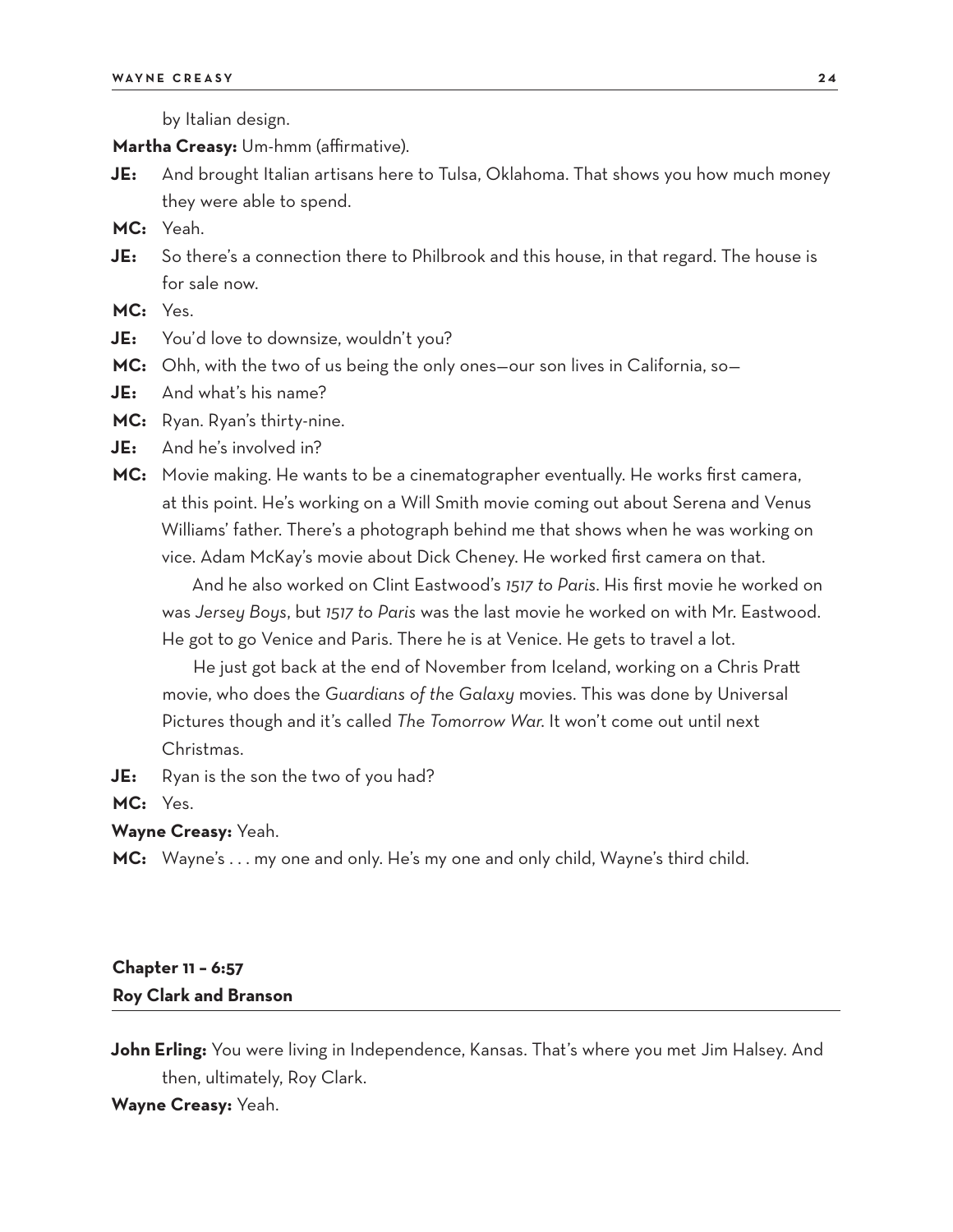**Martha Creasy:** Mrs. Titus. Who owned the house Roy and Barbara lived in in Tulsa. It was owned by Mrs. Titus.

**WC:** Yeah.

**MC:** And Wayne knew Mrs. Titus. Because Wayne lived here in Oakwold when he started doing business with Roy. He'd known Jim for a long time. Jim and he officed together off of Norwood Avenue. Their building was the Wayne Creasy Agency Norwood Building, Roy Clark Building. Had all three guys' names on the front, but it was originally just Jim and Wayne.

And Jim started managing people and I know by '75, when I met Wayne, Jim had a huge clientele. If you've ever Googled his name, I mean—

- **JE:** Um-hmm (affirmative).
- **MC:** . . . he's represented everyone, it's amazing. He had a huge clientele of people and Roy was one of them. One of his big ones. Roy came to visit Wayne and his second wife and stayed here in this house with Wayne and his second wife. And Wayne had a daughter by his second wife, Rebecca.

When he was married to Jolaine, that's when Roy and Barbara came to visit. Roy says to Wayne, "You find me a house like this in Tulsa and I'll move to Tulsa."

So Wayne knew Mrs. Titus, who lived over there on Forest Boulevard, where Roy's house is. And helped work the deal for Roy to buy that house.

- **JE:** Again, it's because of Jim Halsey. You knew each other in Kansas. You ended up in Tulsa. And then he brought Roy Clark on and that's how you initially helped him. Didn't you become investors together in projects?
- **MC:** In land and cattle.
- **JE:** In land and cattle? And was Hank Thompson in on that too?
- **WC:** It lasted about a year, a year, maybe two years, because we kept spending money.
- **JE:** Whose idea was it to go to Branson?
- **WC:** A guy named Jim Thomas who lived at Kimberling City, it's a small town near Branson. Came to me at the office here in Tulsa, and said, "We got a gold mine. We can buy this land so-and-so, and I know you're with Halsey and you're with Roy."

So anyway, we went one time to look at it. It was a good deal; there was nothing there but land and plenty of parking places and no country music in the area.

So anyway, we get to the banks and get to the money. People about that time didn't know Jim, Roy that much. I can't say who was the first, second, and third. I used to know who it was and it drew a lot of people at the sight of Roy. You know, they said, "We want to see Roy. We want to see four or five of the other people."

I said—

**MC:** Mel Tillis.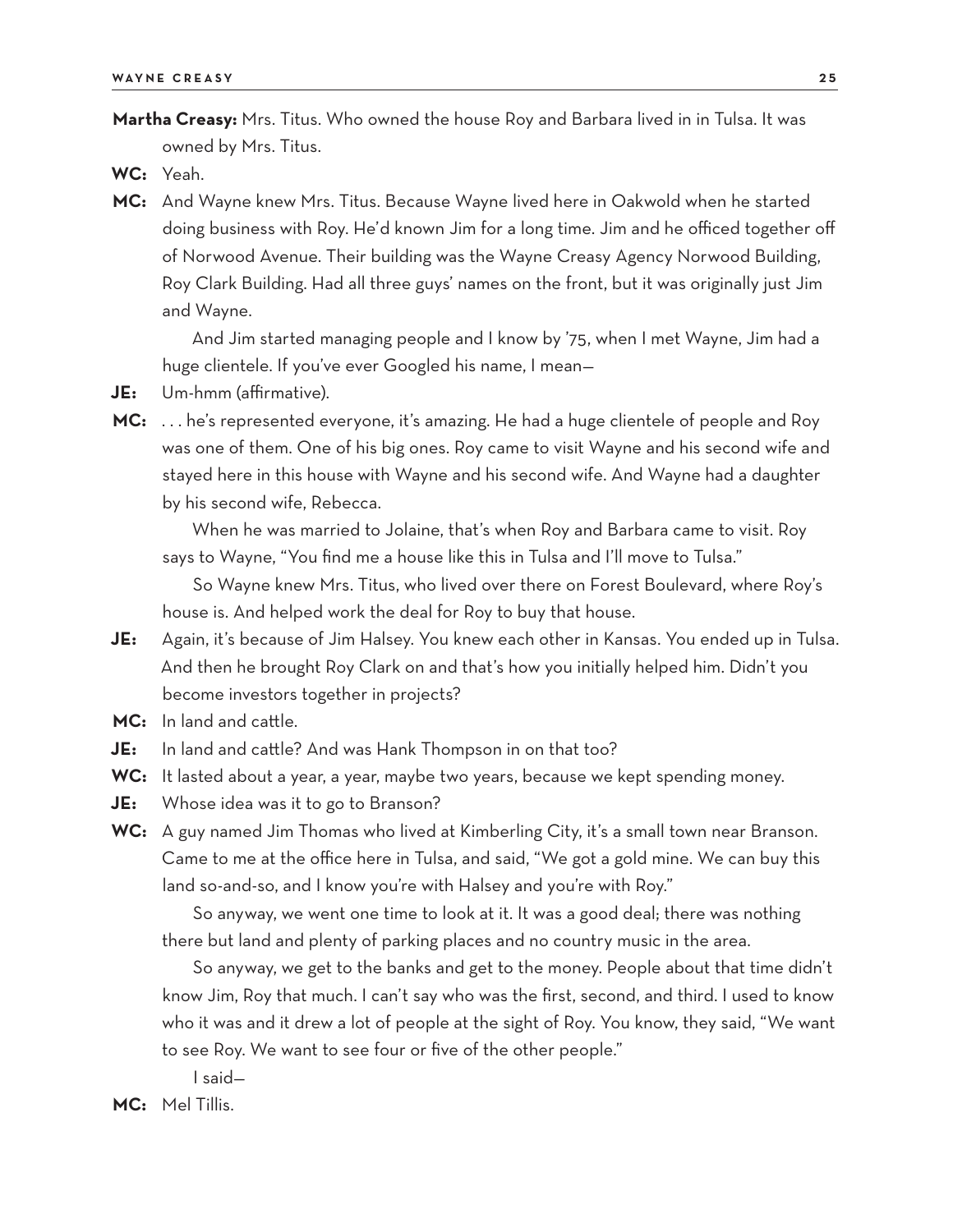**WC:** . . . "Put some stuff up on the billboards. They don't know if Roy's ever got in town." And I said, "He's got these other dates he has to go ahead and . . ." See, Jim wasn't involved with Branson so he insisted that the stuff he does should be rewarded.

So anyway, Roy and I said, "Let's just get out of this thing," which we did. And one month later—I think we each made about fifty grand.

- **JE:** Fifty thousand?
- **WC:** Dollars. The first time was when they opened up—we went down there to the opening was a building with nothing in it. They had a bar set up but it had to sanded and painted and this and that.
- **MC:** But—
- **WC:** So anyway, Roy and I and Jim Thomas got the money together to finance this through the hard times, which was getting some advertising up in Chicago and places where the older ladies, the older market, will wake up to see they've got a good place if we can provide good entertainment.

So Jim reluctantly, at this stage of the game, he's beginning to understand, *I've missed the deal, I should have taken it, to be a partner on this particular case.*

- **JE:** Um-hmm (affirmative).
- **WC:** Because at that time, Jim was everywhere, I mean, he was on the plane all the time.
- **MC:** He was in Russia before that time.
- **WC:** Well, he and Roy went to Russia with their wives and a few other people.
- **MC:** But—
- **WC:** So anyway, Roy didn't need to make any more money at that time. He needed the money he made, he should have put it quicker into the project—
- **MC:** The—
- **WC:** That's what it was, a project.
- **MC:** Well, the four of us, Roy, his wife, Barbara, and Wayne and I went and signed a huge note to borrow money to build the first theater there, the Celebrity Club Theater, I think is what they called it. I remember signing it and thinking, *I'm glad there's other people on this note besides just Wayne and me.* But that was the money that was used to build the first theater.

And Mr. Thomas knew that Wayne had this connection with Roy. So he approached Wayne to approach Roy on this.

Roy looked at it and thought this was a good deal. And it didn't make hardly any money at the beginning. We broke even pretty much, we didn't lose any money, we didn't make that much money. But as soon as we sold out, it was within two weeks, that all of a sudden, we heard on *60 Minutes*, the commentator who was talking about Branson, he said, "Last person in Nashville, turn out the lights. Everyone's moved to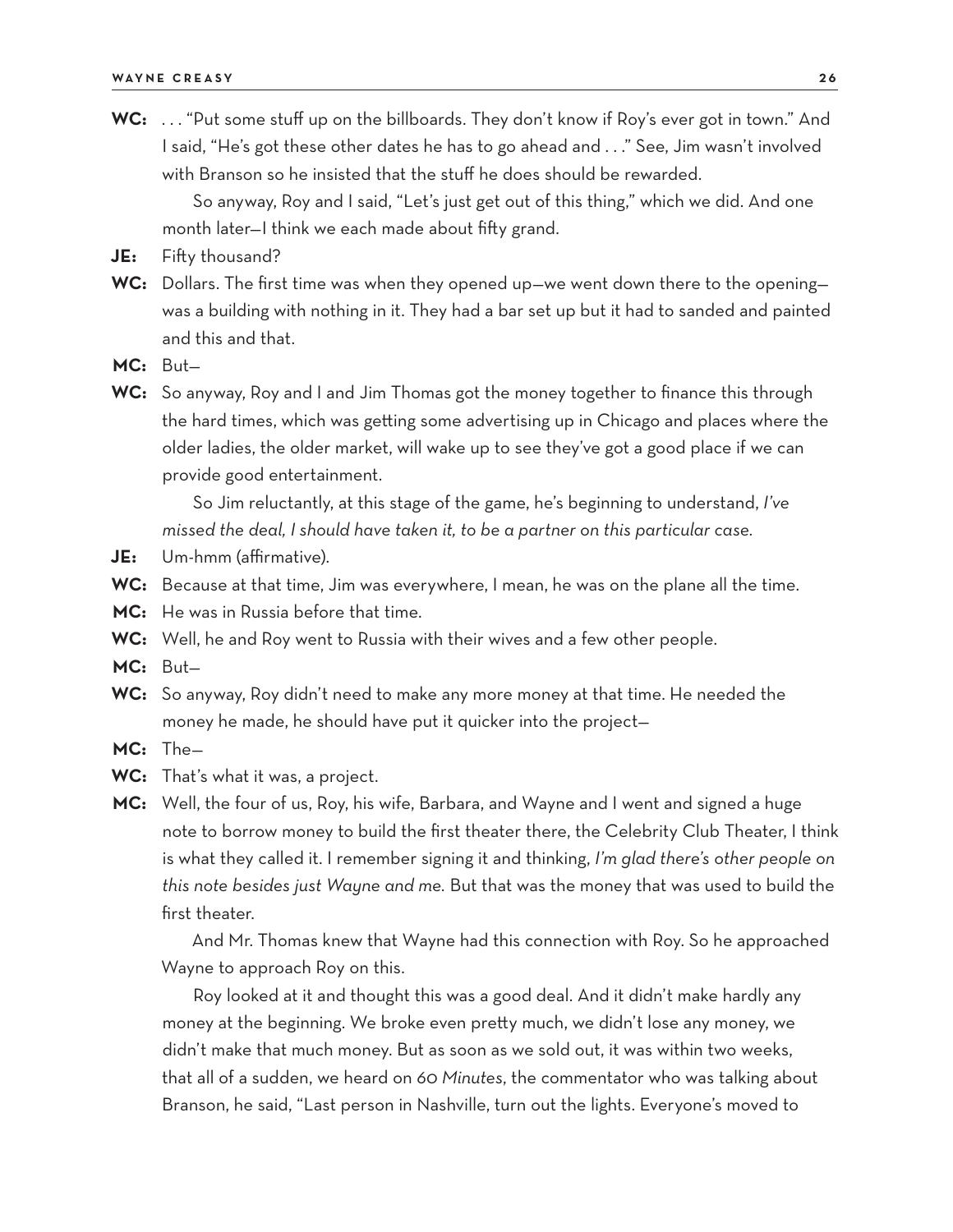Branson."

**JE:** Hmm (thoughtful sound).

- **MC:** And we went, "Oh, great!" It was kind of startling, but you went, "Well, at least you helped start it, and that's a good thing." Because it's a good place for people out there.
- **JE:** Was Roy the first one in Branson?
- **MC:** At that time, we didn't know of anyone else who was there. But I Googled and looked at it and evidently there were a couple of little honky-tonks there.
- **JE:** Okay, so—
- **MC:** No big theaters.
- **JE:** But *he* was the first major name and star.
- **MC:** Yes.
- **JE:** In Branson.
- **MC:** Yes, yeah.
- **JE:** And how many years was that, that he was there?
- **MC:** They began the papers on Branson in 1980, and the theater opened in 1982. But you all sold out in about '84.
- **JE:** So a couple of years—
- **MC:** Yeah.
- **JE:** . . . he was there.
- **MC:** Yeah, and sold out, but then he went back in and bought back his theater.
- **WC:** His bar—
- **MC:** By himself, without us.
- **JE:** Okay. And did he stay there?
- **WC:** Twelve years.
- **JE:** Okay, so then he was part the renaissance then after you—
- **WC:** Born in.
- **JE:** So he got to be there anyway.
- **MC:** Yes.
- **WC:** Yeah, he was there and bought a house. And he played golf every day. He was driving back and forth from Tulsa. And got filled up with old ladies with gray hair.
- **MC:** [laughing]
- **WC:** And busloads of people from Chicago.
- **MC:** Lots of families.
- **WC:** He said, "No, they could have fun there. There was no drinking or cussing or anything like that." And it's a good deal.
- **JE:** Yeah.
- WC: They probably got rid of me by just saying it's not making any money.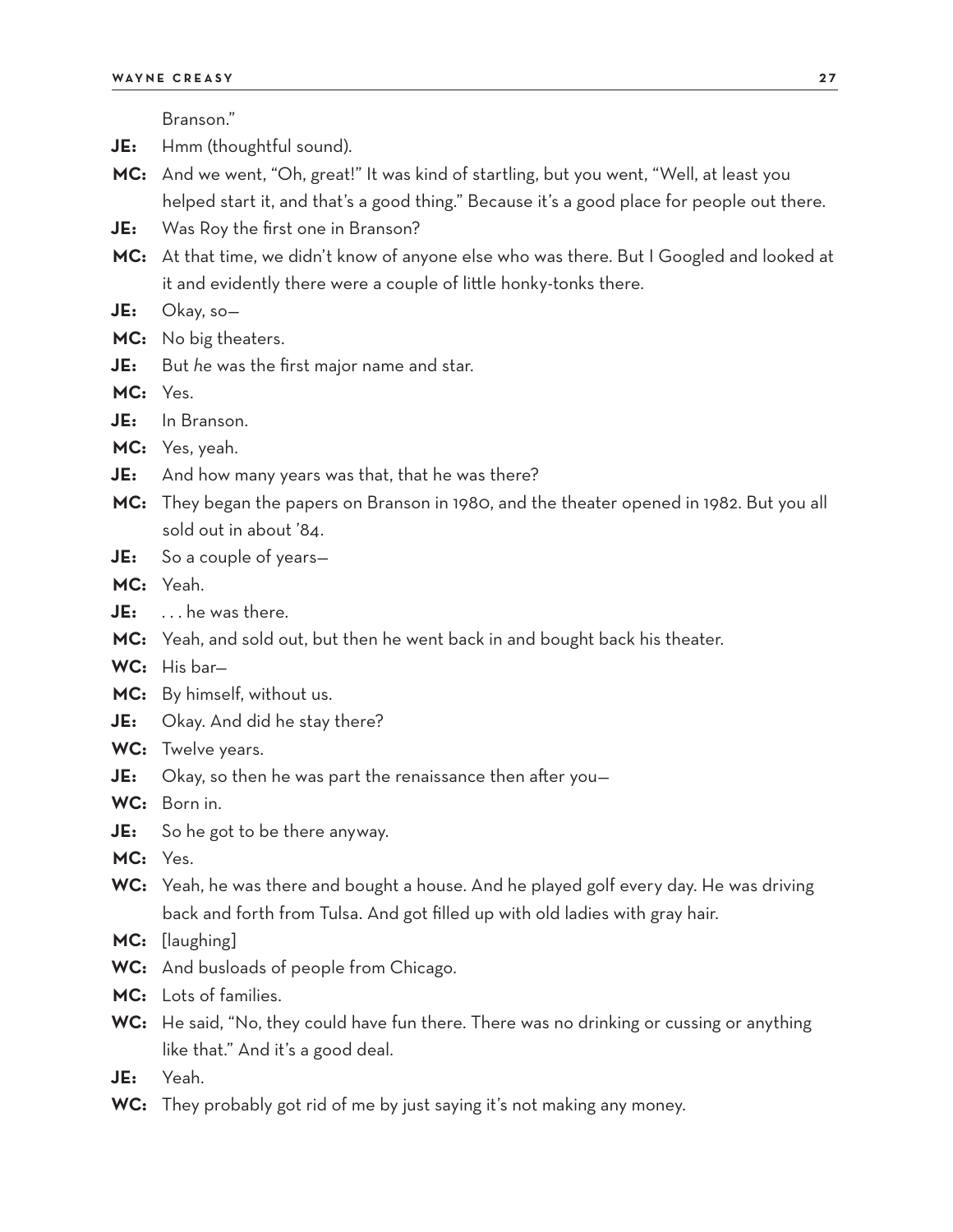**MC:** I don't think that was the case. It wasn't making any money at the beginning but Wayne has invested in a lot of businesses that if he's not on the premise—

Yeah, so, and he can only be in so many places at the same time.

- **JE:** Right.
- **MC:** But it wasn't making that much money at the beginning. And he and Roy together decided, "Let's go ahead and sell out." And they sold out to Jim Thomas, the guy who had started it.
- **WC:** He bought our part of it.

## **Chapter 12 – 2:12 Halsey Ranch Party**

- **John Erling:** Jim Halsey was inspired by the 101 Ranch near Bartlesville in Osage County and Pawnee Bill Wild West Shows. They'd party with the outlaws and the oilmen. That inspired buying a ranch about twenty-five minutes south of Tulsa. Were you in on that?
- **JE:** That 2500 acre ranch?
- **WC:** There was Synar, who brought that to us with the idea you might be interested in it because it had cattle on it. It was eighteen, nineteen acres, to start out with.
- **JE:** That's where you had a lot of entertainment called "Halsey Ranch Party."
- **WC:** Yeah, once a year we'd have about twelve hundred, at one time. They had some very good, very high-priced entertainers like Bob Hope and Fred MacMurray.
- **Martha Creasy:** When I first met Wayne I heard about these parties. They'd all happened prior to me meeting Wayne and marrying him. I went to the Ranch one time with him, just to drive by it and see it. And they still owned it at that time, but it was sold and so I've never been out there to a party. But I know they would have all these people come flying in to do the Roy Clark Open Golf Tournament?
- **JE:** Celebrity Golf Tournament.
- **MC:** Yes.
- **JE:** Right.
- **MC:** Wayne had a helicopter and a little jet, a small minor jet plane, but he let them use the helicopter and his pilot to fly the people from the airport out to the Ranch. Also the pilot did some stuff where they had acrobats that were doing acrobatic acts up in the air. We found out later, the pilot did not have a license.
- **JE:** [laughing]
- **MC:** [laughing] And he was flying people like Fred MacMurray and everybody else out to the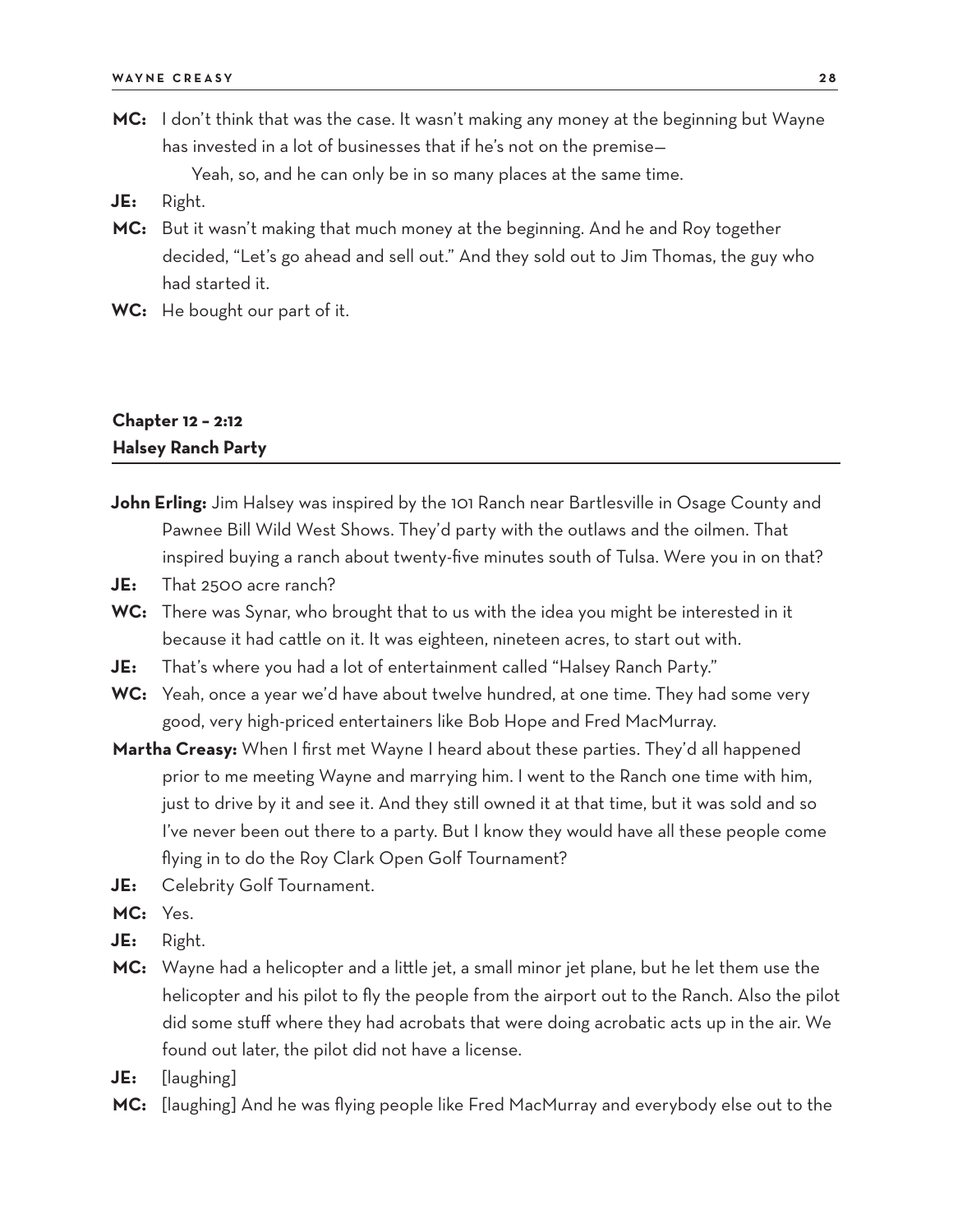Ranch. And you're going, "Oh, my gosh. God covered us there."

- **JE:** Well, the Celebrity Golf Tournament was huge, it benefited Children's Medical Center. Bob Hope would come in and he'd MC the after-party, after the tournament. So you had big stars: Roy Clark, Tammy Wynette, Freddy Fender, Jimmy Dean, Mel Tillis, Hank Thompson, Jodie Miller, and you could probably add to that list. Those, Wayne, had to be a fun, fun time for you in your life. [laughs]
- **WC:** Yeah. You go to the opera, enjoy it, you leave the guitar out by the front door and you go to the opera.

## **Chapter 13 – 5:22 Classical Music**

**Martha Creasy:** Wayne's preferences, classical music, opera, he loves opera. When I first met him he said, "You're going to learn how to like the ballet and the opera."

And I thought, *Ballet okay, I don't know about opera.* But I love it. Of course, he took me to the Met in New York, and I was going, "Dang, how can you not like this?" But also he had season tickets, two nights. The operas here would perform three nights on the weekends and we'd always go to the opening night and the last night, for each. And we did that for, I don't know how many years.

**John Erling:** Wayne, where did that interest in opera come from?

**Wayne Creasy:** Well, when I was in about the fourth grade my mother had inherited somebody's old Victrola. It had one record and it was Wagner and excerpts, probably, just one record like that. And what they were playing was Leibistone, which is love death. Leibistone, that is German. Wagner was the author.

I'd crank that thing up and put the arm and the starter on. Anyway, the king dies, he's slowly dying and she comes across the fjord, or whatever, and gets there in time before he does die. Then we have the most beautiful music and it's love death, where she, I guess, all of a sudden, works up all the energy and all the beautiful things that she's experienced with him and she dies.

The whole thing is that it just keeps climbing up and climbing up until you get up here to the very top of the scale. And when she dies, why, it slowly goes back down again. But that Wagner end thing just got me and if every day I had a chance, I'd go play the thing.

So pretty soon, my mother got tired of listening to it. I don't remember if they broke the record or not, but that was my beginning. Since then any opportunity I have to see a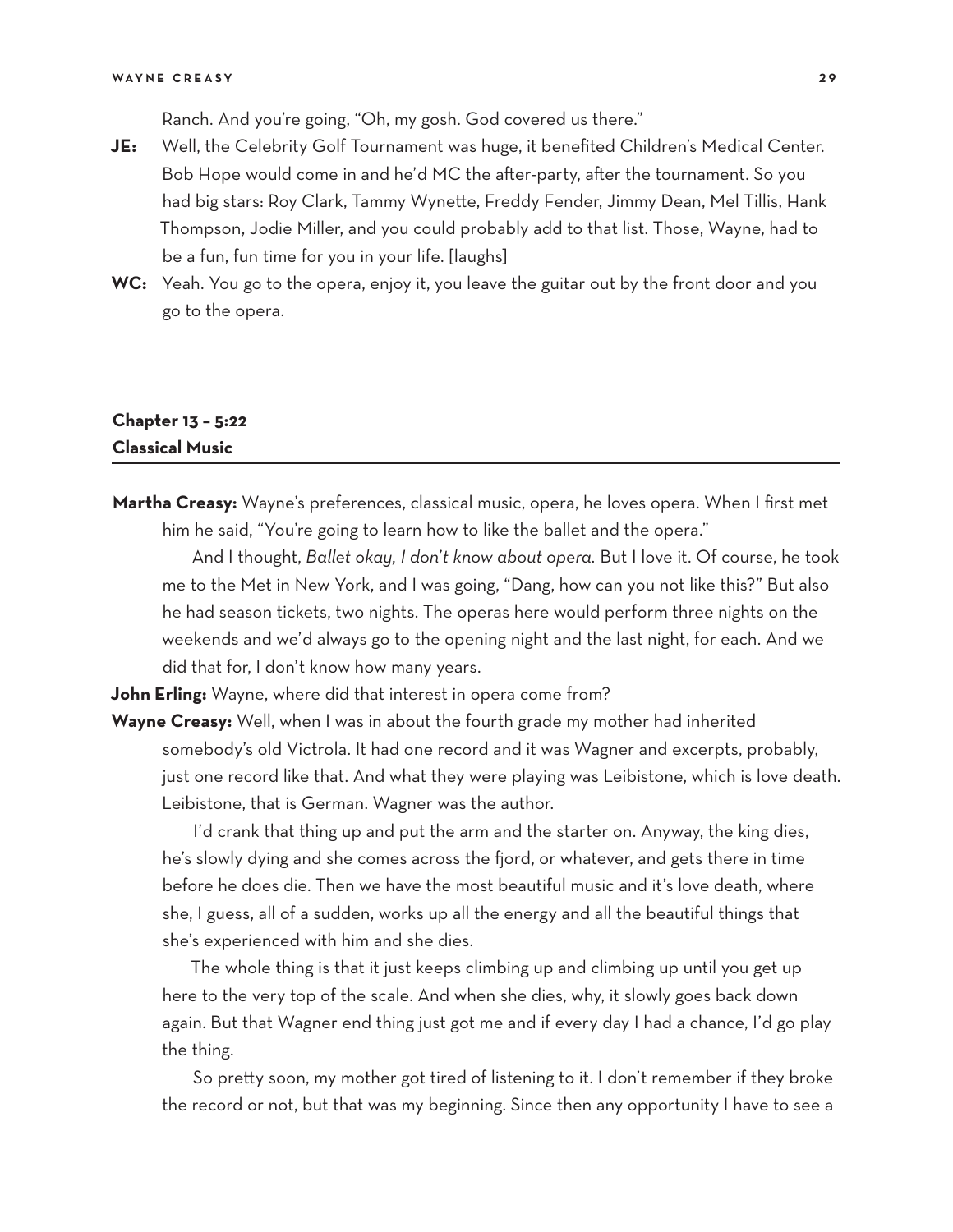good classical piece, why, I enjoy listening to it.

- **JE:** Hmm (thoughtful sound).
- **MC:** And when he was in the service, when they'd hand out passes to the musical shows and the Broadway shows they'd all be gone. But the opera passes wouldn't be gone, and Wayne grabbed them. He got to where—when you were in Honolulu, you'd go in and listen to opera—

**WC:** Yeah.

- **MC:** . . . on the records in the libraries there. And having been married to him forty-three years, the only time I've ever seen him cry is when some aria comes on that just grabs you. I can see him, automatically I know, and there'll be tears coming down his face and it's just, ah. And he got me into it. I really understood the love of that kind of music.
- **JE:** You're fortunate that you've got into it so much that you can appreciate that, you can taste it. A lot of us can listen and not get into the depth of it like you did. So you were born with a natural interest in that because your parents, while they had it, didn't force you to do that. You kept listening and listening and listening and enjoyed it.
- **WC:** Yeah.
- **JE:** So that was, I would say, something you were just born with. You should have been an opera singer.
- **MC:** No. [all laughing] Heck, I don't know if he could sing or not, I've never heard him try.
- **JE:** So then for you to like all this opera and classical music then be connected with these country western people—
- **WC:** Just the money, just the money.
- **JE:** Right.
- **MC:** Yeah, but he's told me, he's said Roy loved opera just as much as him and Jim.
- **WC:** Yeah.
- **JE:** Roy talks about that in his interview—
- **MC:** Yeah.
- **JE:** . . . on our website. He talked about opera music. And his father gave him the advice, "Don't turn away any kind of music unless you've heard the whole thing."
- **MC:** Right.
- **JE:** I think is the way he said it.
- **WC:** Yeah.
- **JE:** And Roy said that was such a good piece of advice to him, as a matter of fact. But did you end up liking any one country song? Or any one of the performers?
- **WC:** Well, yeah, sure.
- **MC:** "Yesterday," "When I Was Young."
- **WC:** I'll tell you what, "When I Was Young" was beautiful.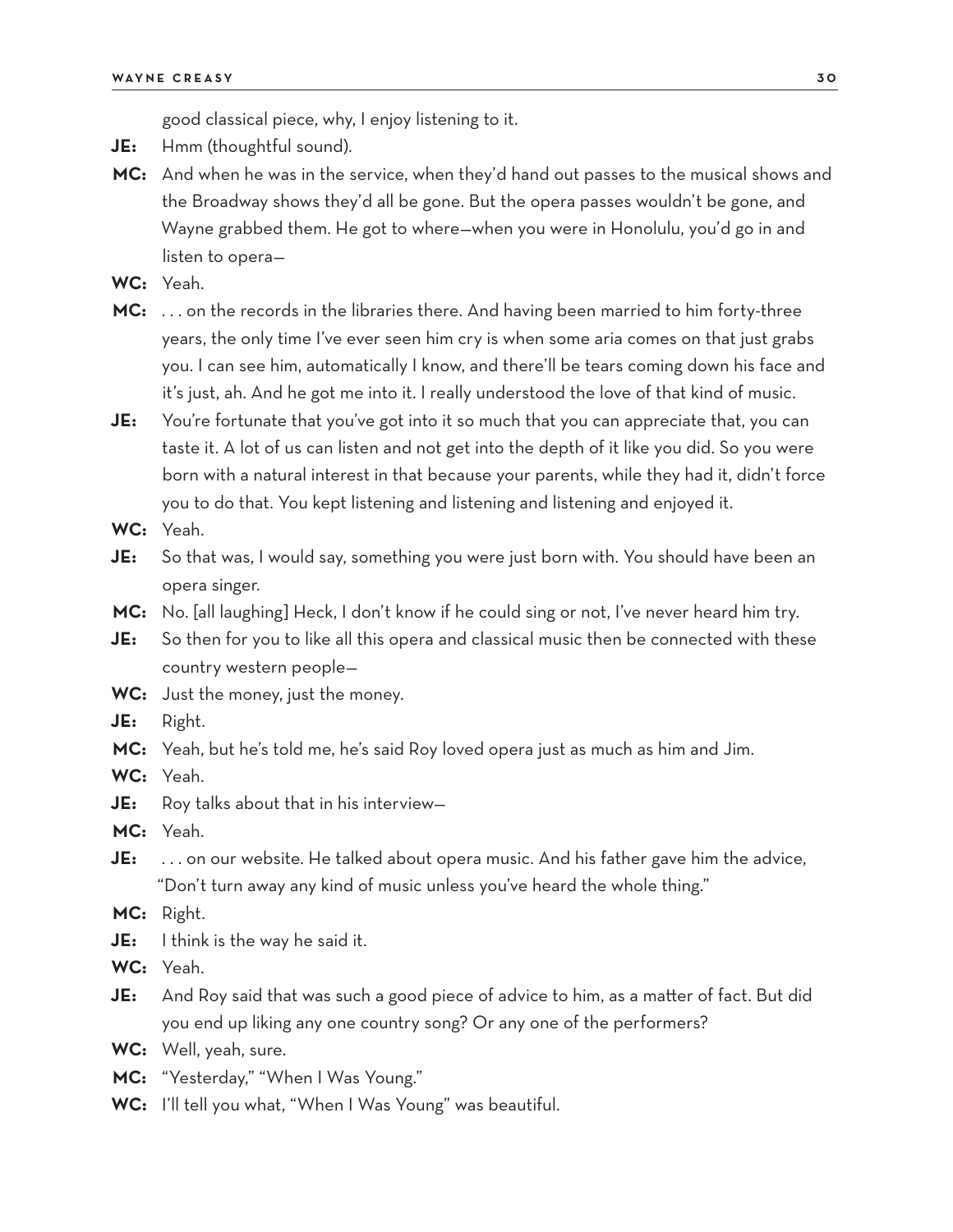- **JE:** That was Roy Clark.
- **WC:** Oh, yeah.
- **JE:** You had to have a few that you liked but your favorite was, of course, classical and opera.
- **MC:** Um-hmm (affirmative).
- **WC:** Tulsa's had, in the past, really great artists that come to Tulsa.
- **MC:** Still do.
- **WC:** And still do but not to the extent they used to. Before I met Martha, I'd always go to all three. Used to have one on Thursday and then Friday and Sunday or something, with lots of arias in it and so forth. We had a book in there Luciano personally signed and also one by the Australian gal.
- **JE:** Did you personally get those autographs or did somebody else?
- **WC:** Well, we sent some money in as a donation.
- **MC:** You remember when he came to Tulsa? Luciano Pavarotti? He came to Tulsa and he came because someone offered him a racehorse, as I understand it.
- **JE:** Oh.
- **MC:** Anyway, he performed and Wayne, previous to marrying me, right before, between wife number one and two, got an apartment off of 55th Street in New York.
- **WC:** Sixth Avenue, yeah.
- **MC:** Sixth Avenue in New York.
- **WC:** It's right around from Carnegie Hall.
- **MC:** He'd go up there and go to the opera season, all the time. Oh, besides this, he also was, at that point, dating Patrice McBride, who was the lead ballerina for the New York City Ballet. Another amazing person. And I think you also dated Anne Pohtamo, who was Miss Finland, who became Miss Universe.
- **WC:** She came here with her friend from Oklahoma City and then we had a bunch of guys come in to meet them.
- **MC:** Yeah.

They all wanted to meet Miss Universe, and Wayne had dated her.

## **Chapter 14 – 4:00 Van Cliburn and Pavarotti**

**Wayne Creasy:** The thing that I can remember more than anything else besides the opera, Van Cliburn came to Tulsa.

#### **Martha Creasy:** Yes!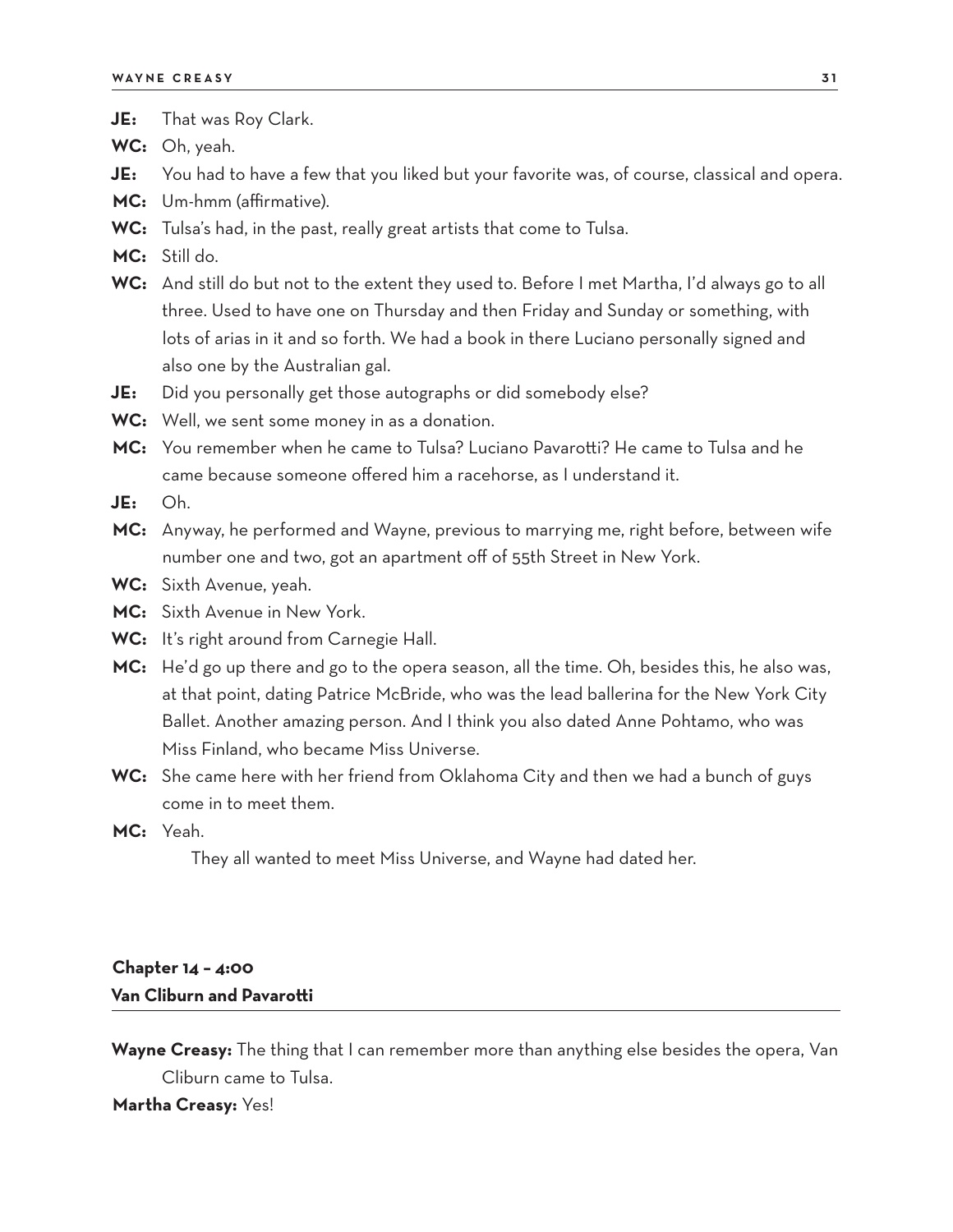- **WC:** And it was such a popular deal that every seat was filled up.
- **MC:** Van's cousin, and I didn't know Van Cliburn's first name was Van, I thought it was just all one. Van's cousin was from Tulsa, I don't know his name, I don't remember it, but Wayne's ex-wife knew the man. And she called Wayne and she said, "Would you and Martha like to go with him, because they're going to put chairs on the stage right behind the piano, so you can watch from the other side."

And we went, "What!" So we got to go with the cousin, and there were about six of us sitting up there on the stage behind him.

**WC:** Right next to him, like you're there.

**MC:** And watching him play. Then when it was over with, whoever, took us over to a place downtown to have dinner late. And I was sitting right next to him. He offered me a bite of his mousse. He said, "This chocolate mousse is lovely, do you want a taste?"

And I thought, *Oh, my gosh, I'm getting handfed by Van Cliburn.* But then I asked him, I said, "Can I ask you a favor?"

And he stopped everything, gave me full attention, turned to me, and he said, "What can I do for you?"

And I said, "My husband would kill to have my seat, can I change with him?" And he went, "Well, of course."

So Wayne comes over and, "What's your hardest piece? What's the piece you like best?" [laughing] Had the quiz time down.

- **WC:** Well, that's the one I can remember down there.
- **MC:** And Pavarotti, I kept saying to Wayne, "Let's take some flowers, and when he's through, I'll take them up to him and get to meet him."

Wayne goes, "Oh, you can't do that, can't do that."

I thought, *They do it in New York all the time.* I'd seen it at the Met. So I didn't do it because I'm too much of a coward anyway. But nevertheless, I noticed at the end, two women and a little girl went up and gave him flowers and he kissed their hands and shook their hands and everything. And I thought, *Ahh, I missed my chance.* But it was great to hear him sing in person, amazing.

**WC:** Oh, boy, yeah.

- **John Erling:** Wow! You never thought this life was going to be the way it was when you were born, you lived there in Carthage, Missouri. What a journey you've been on. You have a faith too, don't you? Your faith is strong and—
- **WC:** Yeah.
- **JE:** Right.
- **WC:** We try to go every Sunday and then every night we say the prayers. Every time we get an argument, we stop and think, *What are we doing this for?*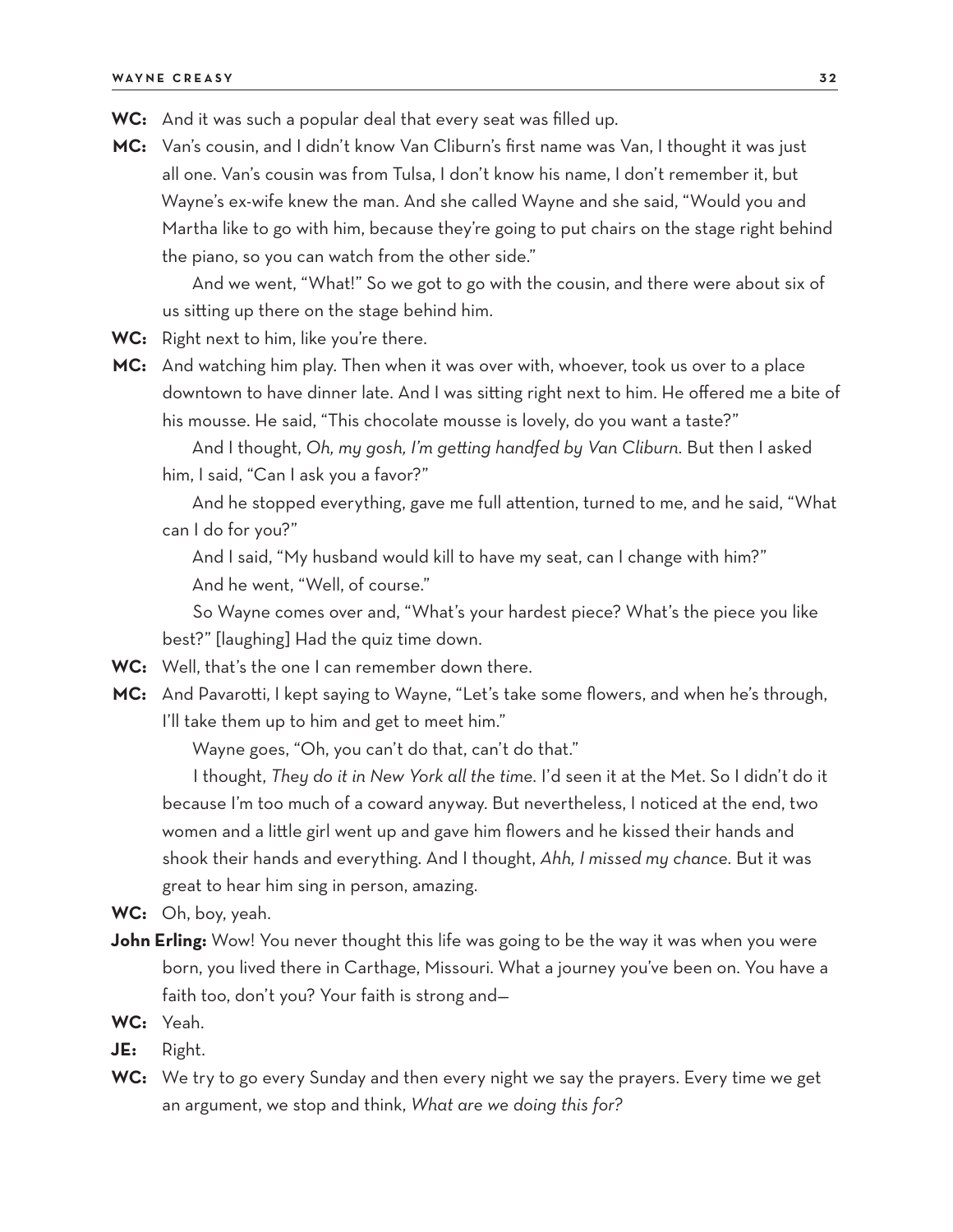|         | MC: And then we pray.                                                                           |
|---------|-------------------------------------------------------------------------------------------------|
| JE:     | That's good.                                                                                    |
|         | WC: Anyway, I take it you like classical music.                                                 |
| JE:     | Well, I haven't appreciated it as much as you have, I will say that. I enjoy it but not nearly  |
|         | to the degree you-                                                                              |
|         | WC: You have some favorites that you-                                                           |
| JE:     | No, I can't deny you're pinning me down. This is an interview about you, not me. [all           |
|         | three laughing]                                                                                 |
|         | WC: Oh. That's fine.                                                                            |
| JE:     | So what is your favorite classical?                                                             |
|         | WC: Oh, gosh, John, you didn't tell me so I'm not going to tell you.                            |
| JE:     | Okay then.                                                                                      |
|         | MC: Ah, I know it.                                                                              |
| JE:     | Okay, mine's Beethoven's Fifth Symphony, how's that? [laughing]                                 |
|         | WC: Oh, well, yeah.                                                                             |
|         | MC: Yeah.                                                                                       |
|         | WC: And the last movement of the Ninth is really fantastic too.                                 |
| JE:     | Yes, it really is-no, I'm just kidding because I don't know it near as well as you.             |
|         | <b>MC:</b> Which one is the one you always say is like-                                         |
|         | WC: Sixth.                                                                                      |
|         | MC: Okay, it has like the light on the water.                                                   |
|         | WC: Oh, yeah, there's one-                                                                      |
|         | MC: Talks about force of destiny, the aria, and force of destiny.                               |
|         | WC: Oh, well, yeah.                                                                             |
| JE:     | I just admire the fact that you didn't study it.                                                |
| WC: No. |                                                                                                 |
| MC:     | Um-um (negative).                                                                               |
| JE:     | Didn't go to school, didn't take it in school, or anything like that, but you became a          |
|         | student, obviously, down through the years.                                                     |
| MC:     | And he used to play a game with his friends where they would set a needle down on the           |
|         | record, let it sit down for, like, five seconds, pull it up, and say, "What's that?" He offered |
|         | me money if I could learn how to do that. I can't do it that quick but it's interesting how     |
|         | much he did influence what all I listen to. And my taste totally changed once I realized        |
|         | what was out there. I just hadn't been exposed. And I got exposed by a guy who made             |
|         | me read the librettos prior to going to the opera, which was a great thing because it got       |

- the familiarity going.
- WC: Yeah, that's the whole key, the familiarity. If you don't know what the guy's saying or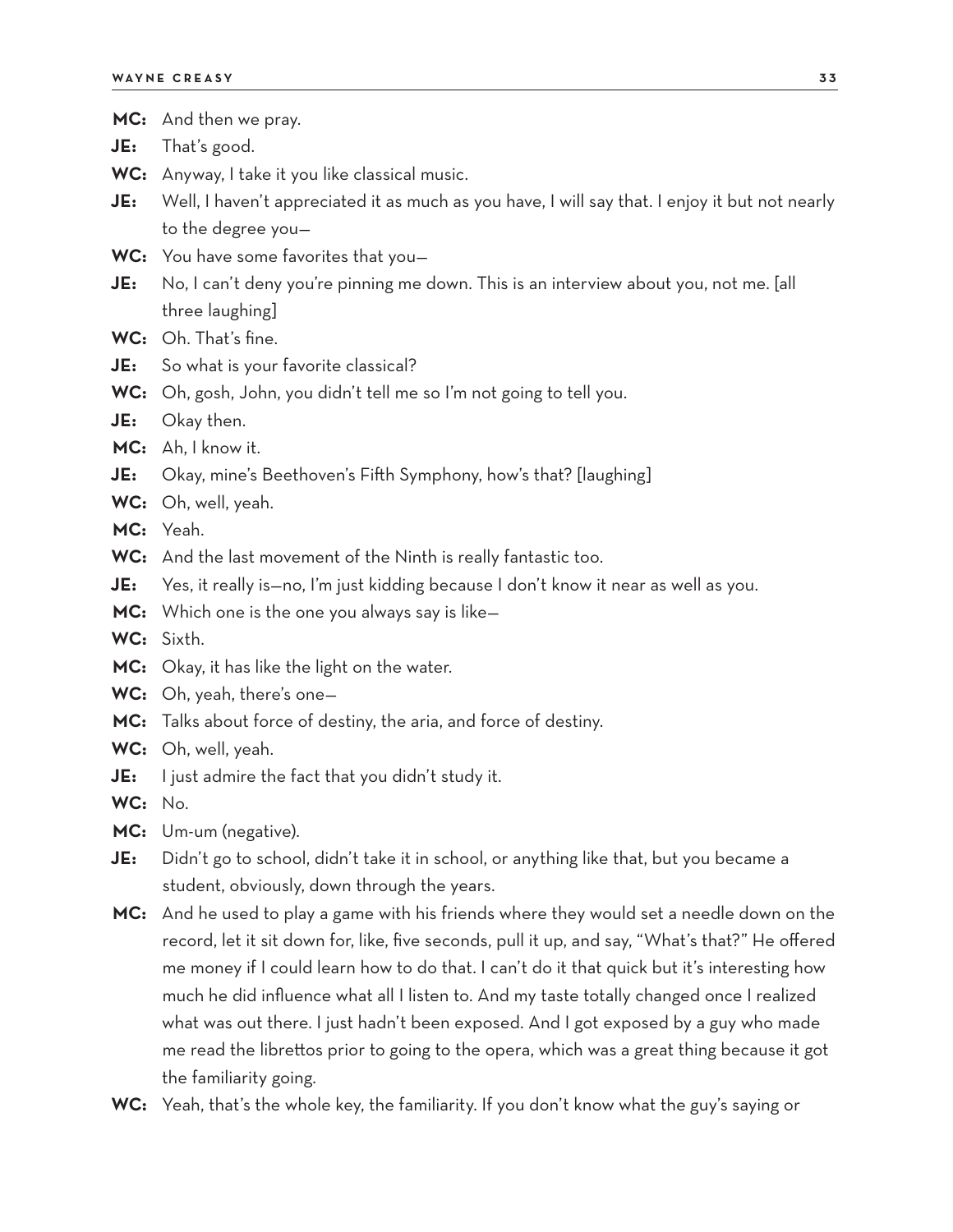what he's trying to—

**MC:** Yeah.

**WC:** . . . instill in you and so forth.

- **JE:** Yeah. It makes sense then, doesn't it?
- **WC:** Yeah.

# **Chapter 15 – 2:09 Advice**

**John Erling:** As you think back on your life, your happy times—

**Wayne Creasy:** Yeah, I don't have to say she's my favorite—

#### **Martha Creasy:** Oh—

- **WC:** But I will say she's my favorite and we go along together. We argue quite a bit and then we forget about it five minutes later.
- **JE:** Right.
- **WC:** I don't know, we can seem pretty loud.
- **MC:** [laughing] We are volumous people.
- **WC:** Oh, yeah, you—
- **MC:** My sister said we were like racehorses, we both are very passionate about things; very passionately angry and then passionate to make up, just works.
- **WC:** Yeah.
- **JE:** Right. Any advice you have to the young people that are coming along, finishing school, starting business world?
- **MC:** What you've always said to Becky and to Ryan both, you said, "Go for what you *really* want to do."
- **WC:** Well, sure, that's—
- **MC:** Because they'd have to be doing it for a long time. So do what they loved. And Becky, who got a doctorate in Irish literature, she teaches, and probably makes less than the manager at Kinko's. And, Becky, forgive me for saying that, but at the same time, she loves what she does.
- **JE:** Yeah.
- **MC:** So there it is. And she's happy with what she's doing. She loves the whole working with kids.
- **JE:** And that's what we have to do. Well, thank you to the both of you.
- **MC:** Um-hmm (affirmative).